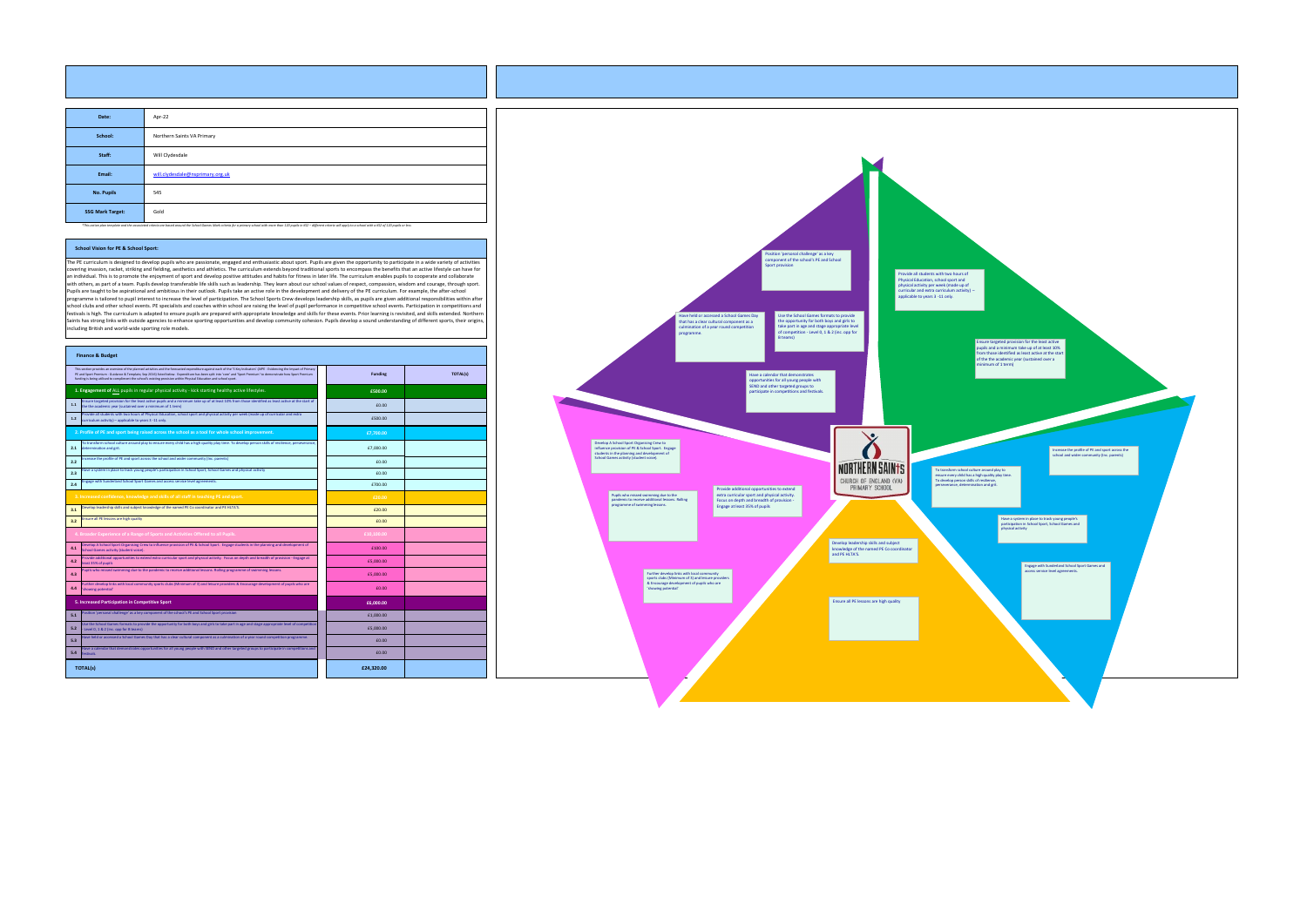|                                                                                                                                                                                                                                                                                            |                                                                                                                                                                                                                                                                                                                                                                                                                              | <b>OVERVIEW &amp; BASELINE</b>                                                                                                                                                                                                                                                                                                                                                                                                                  |                                                                                                                                                                                                                                                                                                                                                                                                                                                                                                                                                   |
|--------------------------------------------------------------------------------------------------------------------------------------------------------------------------------------------------------------------------------------------------------------------------------------------|------------------------------------------------------------------------------------------------------------------------------------------------------------------------------------------------------------------------------------------------------------------------------------------------------------------------------------------------------------------------------------------------------------------------------|-------------------------------------------------------------------------------------------------------------------------------------------------------------------------------------------------------------------------------------------------------------------------------------------------------------------------------------------------------------------------------------------------------------------------------------------------|---------------------------------------------------------------------------------------------------------------------------------------------------------------------------------------------------------------------------------------------------------------------------------------------------------------------------------------------------------------------------------------------------------------------------------------------------------------------------------------------------------------------------------------------------|
| <b>Criteria</b>                                                                                                                                                                                                                                                                            |                                                                                                                                                                                                                                                                                                                                                                                                                              | <b>RAG Rating</b>                                                                                                                                                                                                                                                                                                                                                                                                                               |                                                                                                                                                                                                                                                                                                                                                                                                                                                                                                                                                   |
|                                                                                                                                                                                                                                                                                            | Red                                                                                                                                                                                                                                                                                                                                                                                                                          | <b>Amber</b>                                                                                                                                                                                                                                                                                                                                                                                                                                    | Green                                                                                                                                                                                                                                                                                                                                                                                                                                                                                                                                             |
| 1 Does your school have a vision for PE and school sport?                                                                                                                                                                                                                                  | There is a limited (or no) vision which identifies the potential for a whole school<br>approach to, or recognises the value of, PE and school sport.                                                                                                                                                                                                                                                                         | There is a vision statement, adopted across the school and included in public<br>documents available to parents.                                                                                                                                                                                                                                                                                                                                | There is a clear vision statement included in the school's aims that recognises the<br>value and impact of high quality PE and school sport which pupils and parents<br>understand and have contributed to.                                                                                                                                                                                                                                                                                                                                       |
| 2 Does your PE and sport provision contribute to overall school improvement?                                                                                                                                                                                                               | PE and sport are recognised for the impact they have on a positive school ethos<br>and there is some attempt to use major sporting events or the positive values of<br>sport in whole school strategies.                                                                                                                                                                                                                     | PE and sport are celebrated across the life of the school. The context of sport is<br>regularly used in other curriculum lessons and as a whole school theme.                                                                                                                                                                                                                                                                                   | PE and sport is a central part of the school development plan. The context of sport<br>is used across the curriculum and the skills and positive values of sport are<br>integrated into the school ethos. PE and sport are used to engage the wider<br>community and foster positive relationships with other schools.                                                                                                                                                                                                                            |
| 3 Do you have strong leadership and management of PE and school sport?                                                                                                                                                                                                                     | The head teacher understands the importance of PE and school sport and there is<br>an identified PE co-ordinator.                                                                                                                                                                                                                                                                                                            | The PE co-ordinator is a skilled professional who has developed core provision and<br>is supporting all staff. The head teacher values PE and school sport and it is<br>integral to school development.                                                                                                                                                                                                                                         | There is a detailed PE development plan with short and long-term targets that<br>enable all pupils (including target groups) to progress and achieve. The PE co-<br>ordinator is highly skilled, able to motivate staff and has the support of the head<br>teacher, staff, governors, pupils and parents. Staff regularly participate in CPD<br>relevant to high quality PE.                                                                                                                                                                      |
| 4 Does your school know how to effectively utilise the new PE and school sport<br>funding?                                                                                                                                                                                                 | Consideration has been given and a basic plan of how to use the funding is being<br>established.                                                                                                                                                                                                                                                                                                                             | It is clear how the planned budget will improve provision and outcomes in PE,<br>physical activity and school sport.                                                                                                                                                                                                                                                                                                                            | Budgets are monitored regularly, enabling the school to see which elements of<br>spend have the greatest and most sustainable impact.                                                                                                                                                                                                                                                                                                                                                                                                             |
| 5 Do you provide a broad, rich and<br>engaging PE curriculum?                                                                                                                                                                                                                              | The PE curriculum covers the minimum National Curriculum expectations in a safe,<br>yet limited, range of environments. It focuses mainly on developing pupils'<br>physical skills. Pupils receive less than two hours timetabled PE each week.                                                                                                                                                                              | The PE curriculum is broad and balanced, going beyond the National Curriculum<br>expectations. It is fun and delivered safely in a range of environments, which<br>develops all physical skills and some leadership and coaching skills of pupils. All<br>pupils receive two hours of timetabled PE.                                                                                                                                            | The PE curriculum is diverse, providing pupils with the confidence to try new<br>activities as well as enhancing their existing skills in a diverse range of<br>environments. There are opportunities for all pupils to develop their leadership,<br>coaching and officiating skills. All pupils receive two hours or more of timetabled<br>high quality PE.                                                                                                                                                                                      |
| 6 How good is the teaching and learning of PE in your school?<br>The confidence and competence of staff varies. A limited number of lessons are<br>good or outstanding. Most pupils make some progress but assessment lacks<br>rigour. Limited reporting of progress to parents or carers. |                                                                                                                                                                                                                                                                                                                                                                                                                              | Most staff are confident and competent to use a range of teaching and learning<br>styles in PE. Most lessons are good or outstanding. The majority of pupils make<br>good progress, which is fully reported to parents or carers, and there is a sound<br>assessment process.                                                                                                                                                                   | All staff are confident and competent to deliver high quality PE and the quality of<br>all lessons is good or outstanding. Teaching and learning styles are matched to<br>lesson content and to encouraging all pupils to participate. All pupils make good<br>progress which is clearly reported to parents or carers. Assessment involves pupils<br>fully and identifies and celebrates their achievements.                                                                                                                                     |
| 7 Are you providing high quality outcomes for young people through PE and<br>school sport?                                                                                                                                                                                                 | Most pupils are engaged in PE and can demonstrate their level of understanding<br>and skill. The majority of behaviour is good and pupils are starting to make<br>healthy lifestyle choices.                                                                                                                                                                                                                                 | All pupils are engaged in PE and can demonstrate their level of understanding and  All pupils are engaged, motivated, demonstrate a high level of understanding and<br>skill. Behaviour is good across all PE lessons and pupils co-operate in collaborative<br>and competitive situations. All pupils are starting to make healthy lifestyle choices.                                                                                          | skill and take some lead in high quality PE lessons. Behaviour is excellent across all<br>PE lessons and pupils make decisions that challenge and inspire them even<br>further. All pupils consistently make healthy lifestyle choices.                                                                                                                                                                                                                                                                                                           |
| of the curriculum                                                                                                                                                                                                                                                                          | 8 Are you providing a rich, varied and inclusive school sport offer as an extension Most pupils are able to access a basic range of opportunities to take part in school<br>sport through clubs and competitions. Through these opportunities pupils learn<br>about training and competing, although leadership development is not catered<br>for. Provision for, and the inclusion of, young disabled pupils is inadequate. | The school sport offer includes activities that cater for and appeal to all pupils. The<br>programme enables pupils to utilise a range of skills and establish participation<br>habits through regular clubs and competitions both within and between schools.<br>Pupils enjoy participation and leadership, this enhances their understanding of<br>sports participation and increases the likelihood that they will continue to take<br>part. | All pupils are able to access a broad offer of school sport activities (as participants,<br>eaders or organisers). An extensive range of sports is available, including<br>opportunities for young disabled people, through a programme that both<br>responds to demand and introduces sports activities that the pupils may not<br>otherwise experience. Numerous young people represent the school and are part<br>of community clubs that the school has links with. Pupils' achievements are<br>celebrated and shared with parents or carers. |
| do they understand how physical activity can help them to adopt a healthy and<br>active lifestyle?                                                                                                                                                                                         | 9 Are all pupils provided with a range of opportunities to be physically active and Staff in the school have a knowledge and understanding of the key behaviours of a<br>healthy and active lifestyle. There is a programme of extra-curricular and informal<br>opportunities that promote physical activity, but the breadth of the provision is<br>limited and the offer is universal.                                     | The school is committed to supporting every child to be physically active. Staff can<br>identify target groups of pupils that are deemed less-active and barriers to their<br>participation are being addressed. Positive attitudes towards healthy and active<br>lifestyles are encouraged among all pupils.                                                                                                                                   | The school has a clear physical activity policy which incorporates PE and school<br>sport but also offers informal physical activity such as break-time activity, active<br>travel and supervised play. Strategies are in place so that pupils are consulted<br>about the activities offered. Positive attitudes towards healthy and active lifestyles<br>are encouraged among pupils and staff, and is extended to parents or carers.                                                                                                            |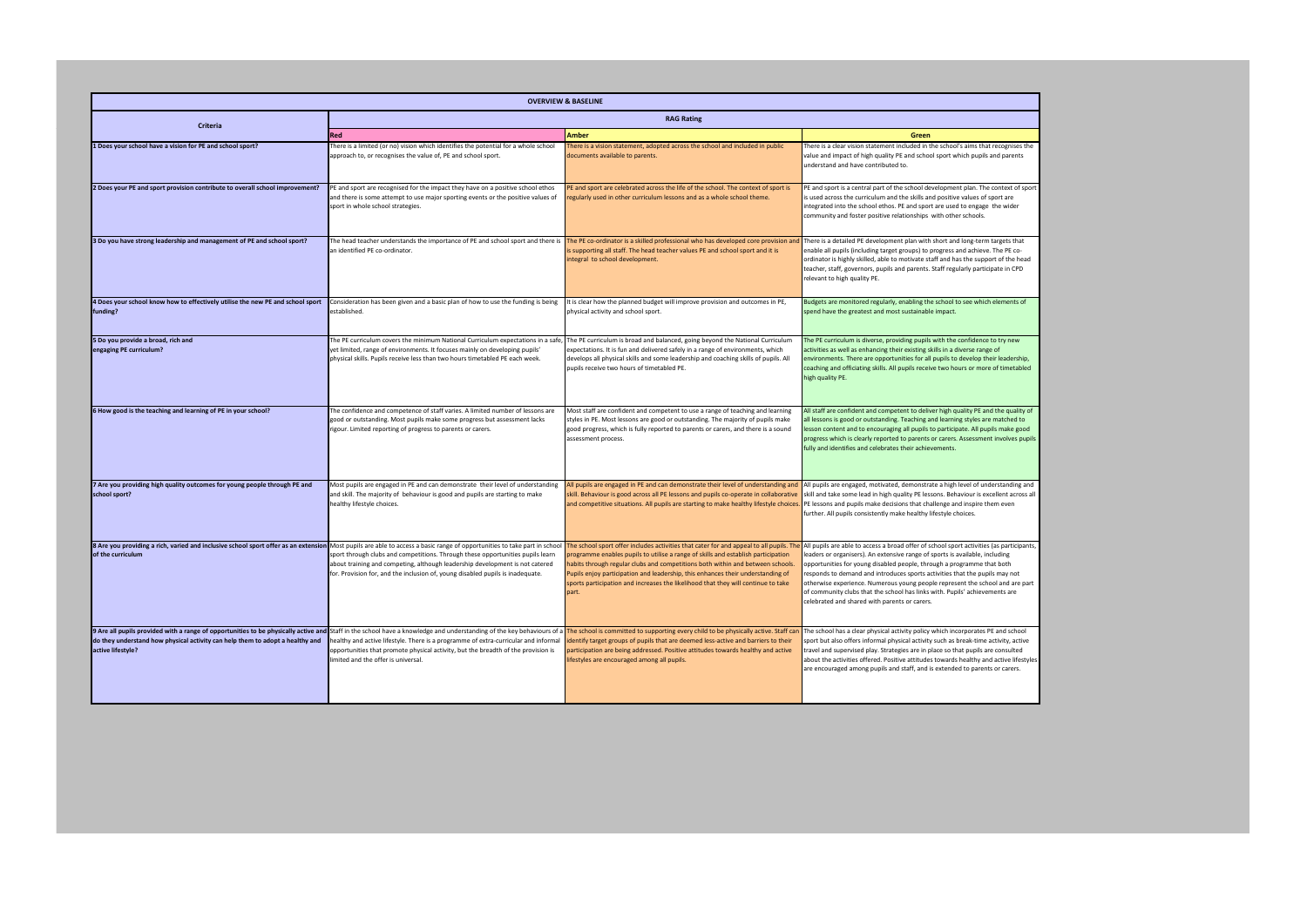# **SCHOOL SWIMMING INFORMATION**

## **MEETING THE NATIONAL CURRICULUM REQUIREMENTS FOR SWIMMING & WATER SAFETY**

| 1. What percentage of your Year 6 pupils could swim competently, confidently and proficiently over a distance of at least 25m when they left your school at the<br>end of the last academic year? Information updated Jan 19              | 48.6 |
|-------------------------------------------------------------------------------------------------------------------------------------------------------------------------------------------------------------------------------------------|------|
| 2. What percentage of your Year 6 pupils could use a range of strokes effectively (for example, front crawl, backstroke, breaststroke) when they left your primary<br>school at the end of last academic year? Information updated Jan 19 | 49%  |
| 3. What percentage of your Year 6 pupils could perform a safe self-rescue in different water-based situations when they left your primary school at the end of last<br>academic year? This has been requested by RGPS from the provider.  |      |
| 4. Schools can choose to use the Primary PE and Sport Premium to provide additional provision for swimming but this must be for activity over and above the<br>national curriculum requirements. Have you used it in this way?            |      |

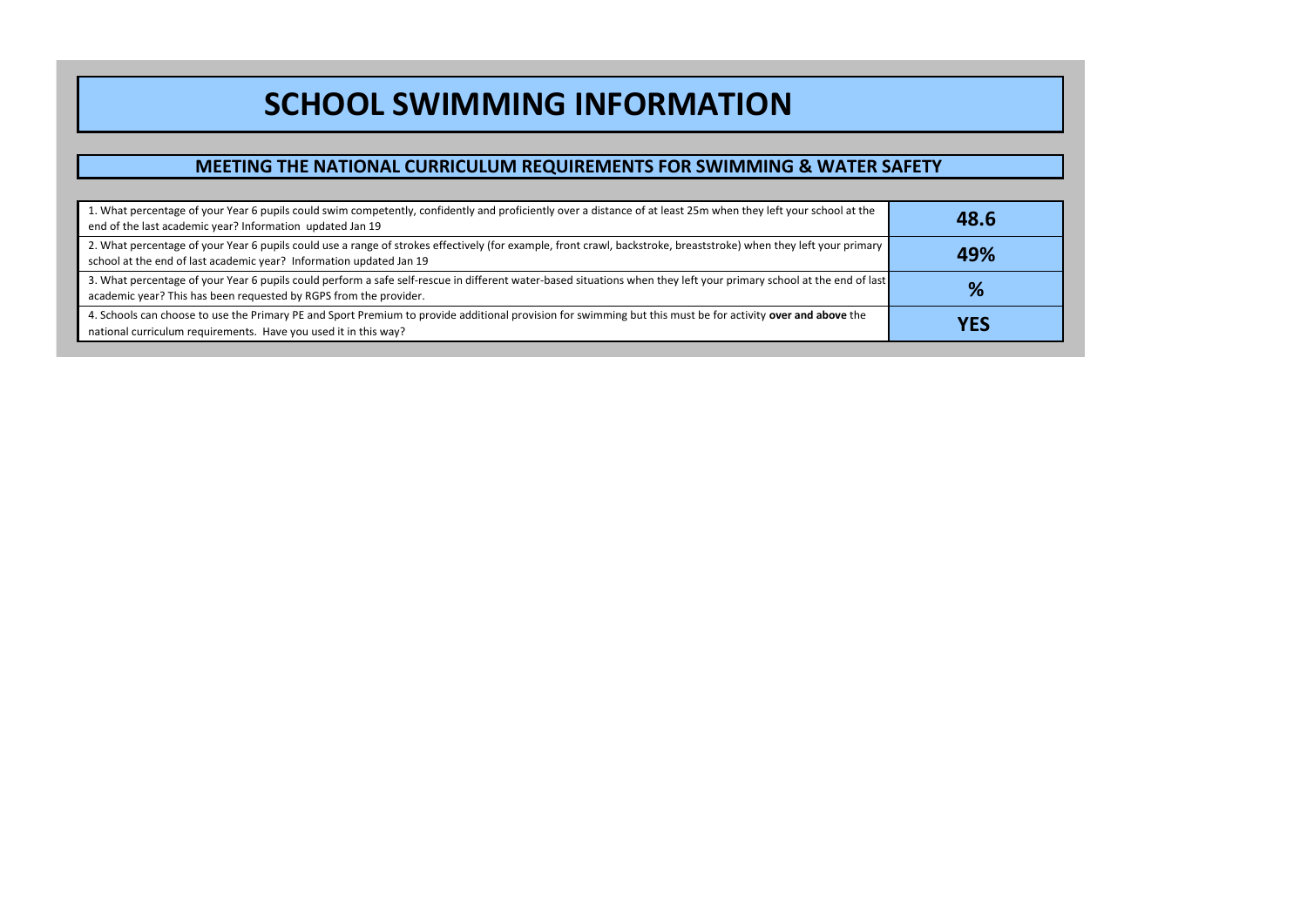|     |                                                                                                                                                                                                                             |                                                                                                | <b>PLAN</b>                                                                                                                                                                                                                                                                                                      |                                               |                                                       |         |                                                                                                                                                                         |                                      |                         |                               |            |
|-----|-----------------------------------------------------------------------------------------------------------------------------------------------------------------------------------------------------------------------------|------------------------------------------------------------------------------------------------|------------------------------------------------------------------------------------------------------------------------------------------------------------------------------------------------------------------------------------------------------------------------------------------------------------------|-----------------------------------------------|-------------------------------------------------------|---------|-------------------------------------------------------------------------------------------------------------------------------------------------------------------------|--------------------------------------|-------------------------|-------------------------------|------------|
|     | <b>School Priority</b>                                                                                                                                                                                                      | Planned Impact<br>on pupils                                                                    | <b>Actions to Achieve</b>                                                                                                                                                                                                                                                                                        | Lead<br>Person                                | Timescales                                            | Funding | Evidence<br>Required                                                                                                                                                    | <b>School Games</b><br>Mark Criteria | Actual Impact on pupils | Sustainability/<br>Next Steps | <b>RAG</b> |
| 1.1 | Ensure targeted provision for the least<br>active pupils and a minimum take up of at<br>least 10% from those identified as least<br>active at the start of the the academic<br>year (sustained over a minimum of 1<br>term) | Improved health & wellbeing<br>Increased confidence<br>Transition to school/community<br>clubs | 1.A termly after school provision planned with a wide<br>range of coaches<br>2. School sports crew to run an after school club to use<br>skills taught during training.<br>3. Clubs to be constantly monotired via pupil voice and<br>particiaption levels.<br>4. groups for specific School Sports Games events | Mr Clydesdale,<br>Mr Wallace and<br>Miss Swan | $Spr-22$                                              | £0.00   | Tracking sheets/registers<br>held in office.<br>Pupil voice to be carried out<br>end of each term to monitor<br>clubs offered and enjoyment<br>of children taking part. |                                      |                         |                               | G.         |
| 1.2 | Provide all students with two hours of<br>Physical Education, school sport and<br>physical activity per week (made up of<br>curricular and extra curriculum activity) $-$<br>applicable to years 3 -11 only.                | Improve social, emotional and<br>physical health & wellbeing                                   | 1. To continue to use the scheme (PE hub) for PE<br>curriculum<br>2. To provide a range of extra 30 mins of physical activity<br>breaks.<br>3. Training to be provided by PE team to help<br>implementation of safe play<br>4 Monitor and replenish playtime stock Linked to OPAL                                | Mr Wallace and<br><b>Miss Swan</b>            | 01/09/2022<br>Sep 22<br>Autumn 1<br>22/23<br>Summer 2 | £500.00 | Timetable<br>Schemes of Work<br><b>Active Playtimes</b><br>(see 3.4)                                                                                                    | Silver<br>(16)                       |                         |                               | G.         |
|     |                                                                                                                                                                                                                             |                                                                                                |                                                                                                                                                                                                                                                                                                                  |                                               |                                                       | £500.00 |                                                                                                                                                                         |                                      |                         |                               |            |

### **1. Engagement of ALL Pupils in Regular Physical Activity - Kick Starting Healthy Active lifestyles**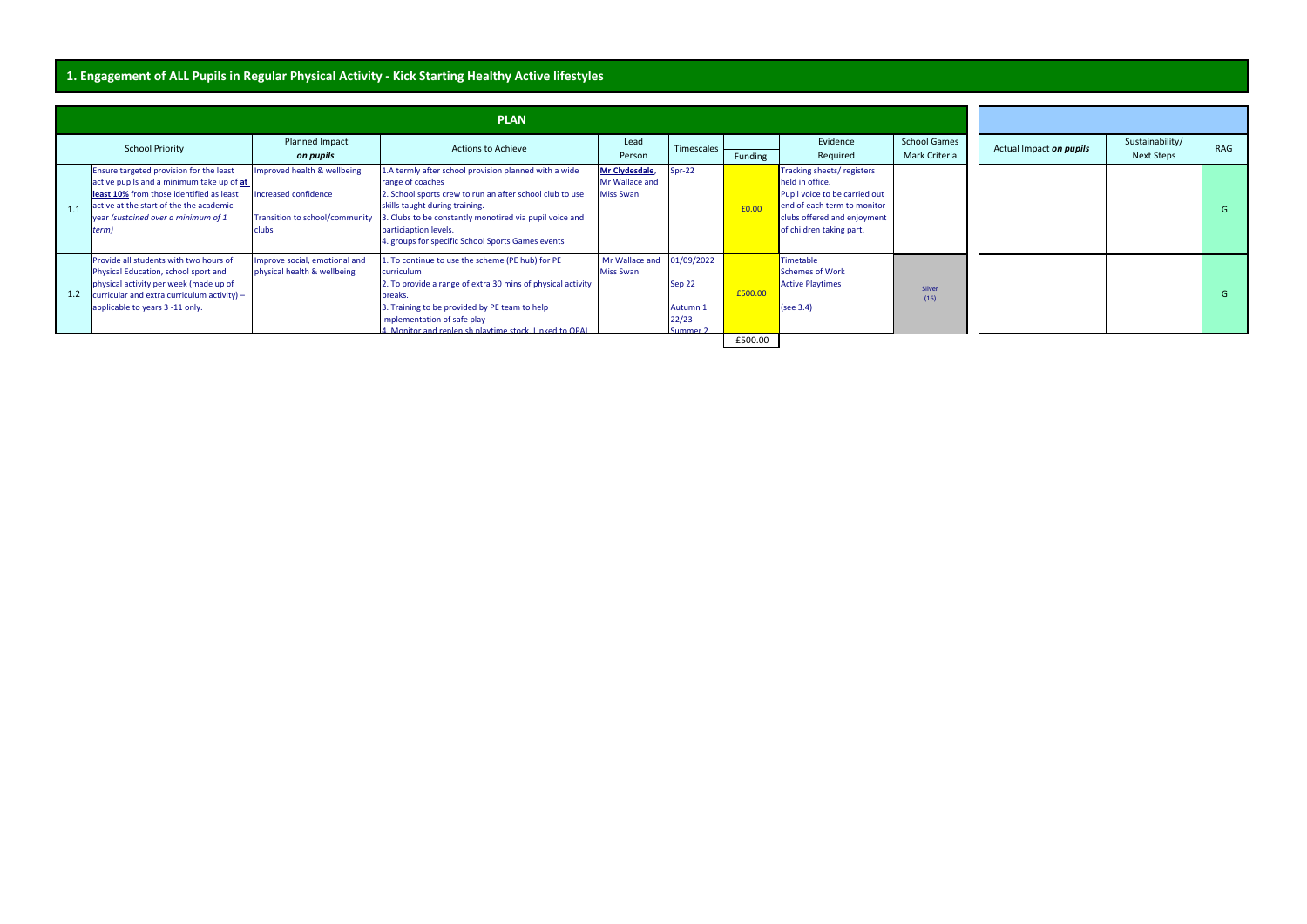|     |                                                                                                                                                                                       |                                                                                                                                                                                                                                                                                                                                      | <b>PLAN</b>                                                                                                                                                                                                                                                                                                         |                                               |                                                   |           |                                                                                                                                                                                                       |                                              |         |                         |                                      |     |
|-----|---------------------------------------------------------------------------------------------------------------------------------------------------------------------------------------|--------------------------------------------------------------------------------------------------------------------------------------------------------------------------------------------------------------------------------------------------------------------------------------------------------------------------------------|---------------------------------------------------------------------------------------------------------------------------------------------------------------------------------------------------------------------------------------------------------------------------------------------------------------------|-----------------------------------------------|---------------------------------------------------|-----------|-------------------------------------------------------------------------------------------------------------------------------------------------------------------------------------------------------|----------------------------------------------|---------|-------------------------|--------------------------------------|-----|
|     | <b>School Priority</b>                                                                                                                                                                | Planned Impact<br>on pupils                                                                                                                                                                                                                                                                                                          | Actions to Achieve                                                                                                                                                                                                                                                                                                  | Lead<br>Person                                | Timescales                                        | Funding   | Evidence<br>Required                                                                                                                                                                                  | <b>School Games</b><br>Mark Criteria         | Funding | Actual Impact on pupils | Sustainability/<br><b>Next Steps</b> | RAG |
| 2.1 | To transform school culture around play<br>to ensure every child has a high quality<br>play time. To develop person skills of<br>resilience, perseverance, determination<br>and grit. | Pupils will display character<br>building skills and opportunities.<br>Pupils will be more physically<br>active. An increase in happiness,<br>wellbeing and mental health.<br>Improved social skills and team<br>buildiing. Greater inclusivity as<br>no child is left out. Improved<br>behaviour and more creative<br>play evident. | 1. PE lead and HT to attend Opal showcase event<br>2. Opal to undertake school audit on quality of playtime<br>to create a baseline score.<br>3. Action Planning<br>4. Plan grounds for 12 month access<br>5. Staff INSET<br>6. Working Party established with roles<br>7. Review and work towards accredited award | Will Clydesdale                               | Implementati<br>on from Sept<br>22 for 18<br>mths | £7,000.00 | <b>Opal Audit</b><br><b>Action Plan Evaluation</b><br><b>Impact Assessment</b><br>Play observations<br>Pupil Voice<br><b>REduction in behaviour</b><br>incidents at break and<br>lunchtime            |                                              |         |                         |                                      |     |
| 2.2 | Increase the profile of PE and sport across Greater pride, emphasis and<br>the school and wider community (Inc.<br>parents)                                                           | understanding place on<br>participation/engagement                                                                                                                                                                                                                                                                                   | 1. Update School Games Information on website.<br>2. Noticeboard in school for children to see sports<br>activities and news- update weekly                                                                                                                                                                         | Mr Clydesdale,<br>Mr Wallace and<br>Miss Swan | Ongoing                                           | £0.00     | <b>School Games Notices on</b><br>website and Facebook (inc<br>Logo)<br>Examples of promotion at<br>least once per half term. An<br>uptodate notice board with<br>key information and<br>achievements | Pre Requisite (10)                           |         |                         |                                      | G   |
| 2.3 | Have a system in place to track young<br>people's participation in School Sport,<br>School Games and physical activity                                                                | engagements and ensuring<br>cohort specific targeted activities                                                                                                                                                                                                                                                                      | Improved health & wellbeing via 1. Ensure tracking sheets/registers are maintained<br>2. Record data and participation                                                                                                                                                                                              | Mr Clydesdale,<br>Mr Wallace and<br>Miss Swan | 01/09/2022<br>Ongoing                             | £0.00     | Office registers, Spreadsheet<br>for staff doing events and PE<br>Data to demonstrate<br>targeting                                                                                                    | Pre Requisite<br>(1)                         | £0.00   |                         |                                      | A   |
| 2.4 | Engage with Sunderland School Sport<br>Games and access service level<br>agreements.                                                                                                  | Linked to impact statements<br>within ALL key indicator sections                                                                                                                                                                                                                                                                     | 1. Afilliate to the Bronze service level agreement. (Six<br>flagship events, School sports crew training, access 3 full<br>days sport sepcfic CPD)                                                                                                                                                                  | Mr Clydesdale,<br>Mr Wallace and<br>Miss Swan | Annual                                            | £700.00   | As per each individual<br>'evidence required' section                                                                                                                                                 | Links to <b>ALL</b> areas<br>within the plan |         |                         |                                      | G   |
|     |                                                                                                                                                                                       |                                                                                                                                                                                                                                                                                                                                      |                                                                                                                                                                                                                                                                                                                     |                                               |                                                   | £7,700.00 |                                                                                                                                                                                                       |                                              |         |                         |                                      |     |

#### **2. Profile of PE and Sport Being Raised Across the School as a Tool for Whole School Improvement**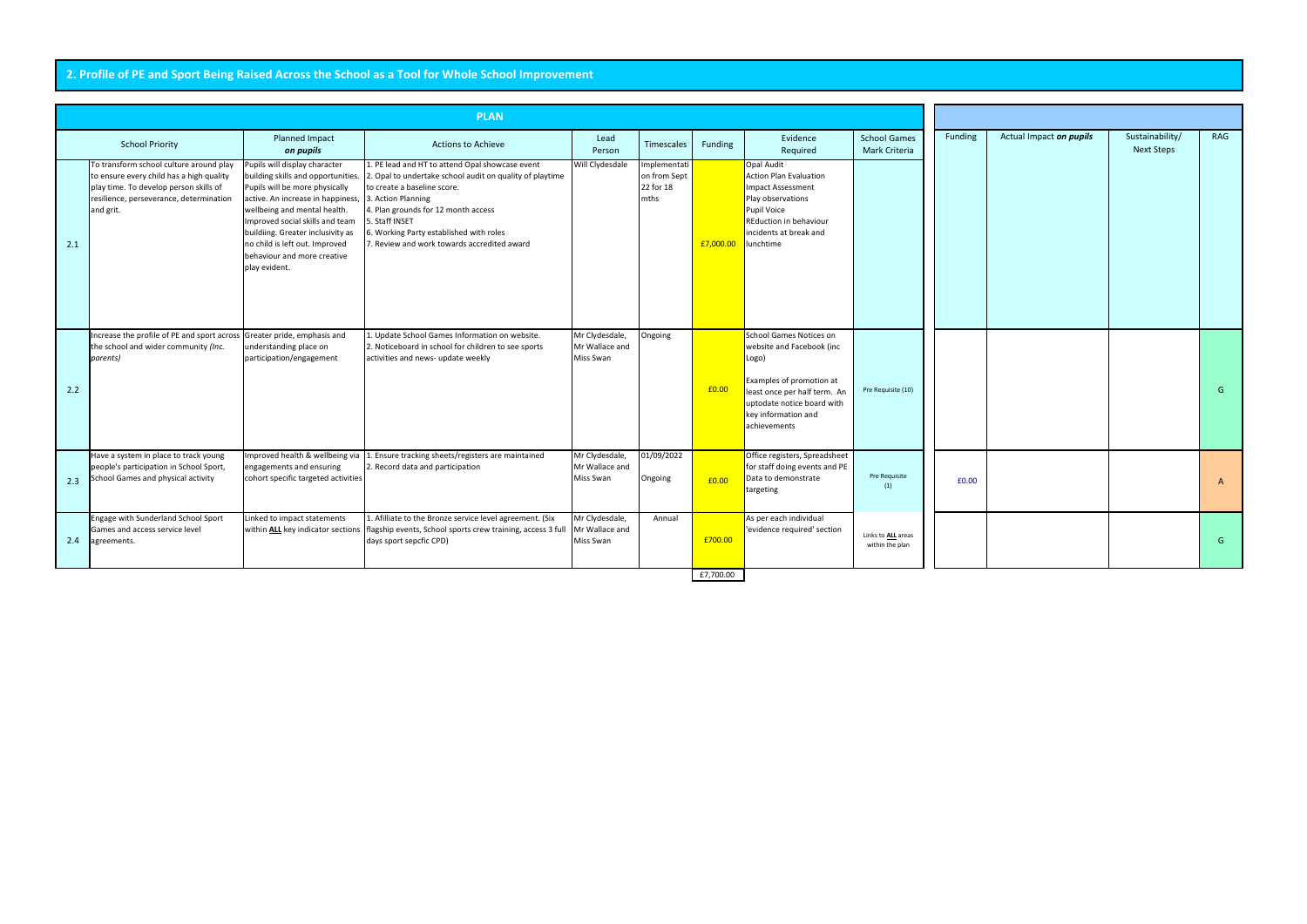|                        |                                                                                                                 |                                                                                                              |                                                                                                                                                                                                                           | <b>PLAN</b>                                                                |                                                                                     |                 |                                                                                                                                                                        |                                             |                            |                                      |     |
|------------------------|-----------------------------------------------------------------------------------------------------------------|--------------------------------------------------------------------------------------------------------------|---------------------------------------------------------------------------------------------------------------------------------------------------------------------------------------------------------------------------|----------------------------------------------------------------------------|-------------------------------------------------------------------------------------|-----------------|------------------------------------------------------------------------------------------------------------------------------------------------------------------------|---------------------------------------------|----------------------------|--------------------------------------|-----|
| <b>School Priority</b> |                                                                                                                 | <b>Planned Impact</b><br>on pupils                                                                           | <b>Actions to</b><br>Achieve                                                                                                                                                                                              | Lead<br>Person                                                             | <b>Timescales</b>                                                                   | Premium         | Evidence<br>Required                                                                                                                                                   | <b>School Games</b><br><b>Mark Criteria</b> | Actual Impact on<br>pupils | Sustainability/<br><b>Next Steps</b> | RAG |
| 3.1                    | Develop<br>leadership skills<br>and subject<br>knowledge of the<br>named PE Co<br>coordinator and<br>PE HLTA'S. | Improved physical<br>attainment and<br>progress                                                              | L. Attend PE and<br><b>School Sports</b><br>Conference                                                                                                                                                                    | Mr Clydesdale, Mar-23<br>Mr Wallace<br>and Miss Swan                       |                                                                                     | £20.00          | <b>Attendance Certificates</b><br><b>Booking confirmations</b><br>Range of activities to be placed<br>on the one drive for<br>oppurtunities for physical breaks        |                                             |                            |                                      | G   |
| 3.2                    | <b>Ensure all PE</b><br>lessons are high<br>quality                                                             | Improved physical<br>ability. Higher pupil attend Opal<br>engagement in<br>lessons and<br>unstructured time. | 1. All staff to<br>training<br>programme.<br>2. Monitor PE<br>lessons/ undertake<br>PE Deep Dive<br>3. New form of<br>assessment to be<br>used to make it<br>easier for staff to<br>assess skills used<br>during PE units | Mr Clydesdale<br>Mr Clydesdale,<br>Mr Wallace<br>and Miss Swan Summer 22 - | Mr Clydesdale 6/1/2022 then<br>half termly<br>Summer 22<br>review impact<br>July 23 | £0.00           | Pupil voice survey after each<br>topic to be stored on the one<br>drive<br>Online assessment form to be<br>used to allow videos to be<br>uploaded online.<br>(see 5.1) |                                             |                            |                                      | G   |
|                        |                                                                                                                 |                                                                                                              |                                                                                                                                                                                                                           |                                                                            |                                                                                     | $f \cap \Omega$ |                                                                                                                                                                        |                                             |                            |                                      |     |

 $E$ 20.00

## **3. Increased Confidence, Knowledge and Skills of all Staff in Teaching PE and Sport**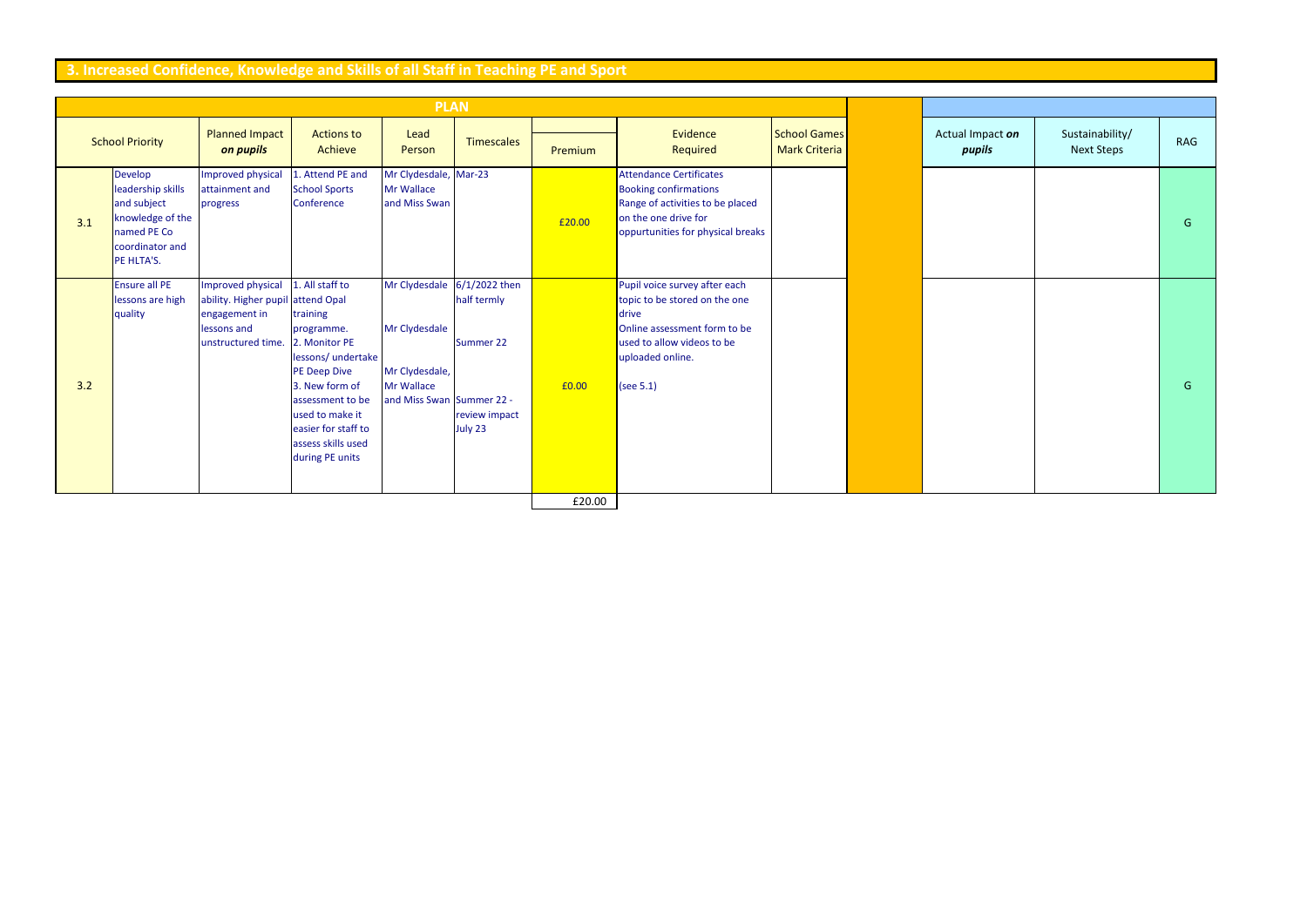|     | <b>School Priority</b>                                                                                                                                                                                                     | <b>Planned Impact</b><br>on pupils                                                                                                                | <b>Actions to Achieve</b>                                                                                                                                                                                                                                                                                            | Lead<br>Person                                                                             | <b>Timescales</b>                                      | Premium               | Evidence<br>Required                                             | <b>School Games</b><br><b>Mark Criteria</b> | Actual Impact on pupils | Sustainability/<br><b>Next Steps</b> | RAG |
|-----|----------------------------------------------------------------------------------------------------------------------------------------------------------------------------------------------------------------------------|---------------------------------------------------------------------------------------------------------------------------------------------------|----------------------------------------------------------------------------------------------------------------------------------------------------------------------------------------------------------------------------------------------------------------------------------------------------------------------|--------------------------------------------------------------------------------------------|--------------------------------------------------------|-----------------------|------------------------------------------------------------------|---------------------------------------------|-------------------------|--------------------------------------|-----|
|     | Develop A School Sport Organising Crew<br>to influence provision of PE & School<br>Sport. Engage students in the planning<br>and development of School Games activity<br>(student voice).                                  | Improved confidence,<br>motivation, self-esteem and<br>delivery ability                                                                           | L. Utilise Sports Crew to plan and deliver play time<br>activities and a termly after school club.<br>2. School sports crew to help gather pupil voice<br>throughout school.<br>3. Children to get opportunites to lead parts of the<br>session to improve sporting values being taught<br>throughout the curriculum | Mr Clydesdale,<br>Mr Wallace and<br><b>Miss Swan</b>                                       | $Spr-23$<br>May <sub>23</sub><br>Ongoing<br>throughout | £100.00               | Photos<br><b>Meeting notes</b><br>Work undertaken                | Silver (23)                                 |                         |                                      | G.  |
|     | Provide additional opportunities to extend Improved confidence,<br>extra curricular sport and physical activity. motivation, self-esteem and<br>Focus on depth and breadth of provision -<br>Engage at least 35% of pupils | delivery ability                                                                                                                                  | L. Annual plan of provision devised to ensure variety of<br>physical activities across each year group.<br>2. Provision to be used to allow a wide range of activities<br>to be offered across school                                                                                                                | Mr Clydesdale,<br><b>Mr Tarpey</b>                                                         | Ongoing                                                | £5,000.00             | <b>Photos</b><br>Website<br><b>Plans</b><br><b>Registers</b>     | Silver<br>(17)                              |                         |                                      | G.  |
| 4.3 | Pupils who missed swimming due to the<br>pandemic to receive additional lessons.<br>Rolling programme of swimming lessons.                                                                                                 | Every child to exit KS2 able to<br>swim a minimum of 25 metres                                                                                    | L. Each year 4 class to attneded weekly swimming lessons<br>for 1 term.<br>2. Identify pupils unable to swim 25 metres<br>independently to attend additional catch up swimming                                                                                                                                       |                                                                                            |                                                        | £5,000.00             | <b>Swimming Assessment</b><br><b>Tracker</b>                     |                                             |                         |                                      |     |
|     | Further develop links with local<br>community sports clubs (Minimum of 3)<br>and leisure providers & Encourage<br>development of pupils who are 'showing<br>potential                                                      | Improved school-club link<br>transition<br>Improved pupil physical<br>attainment and progress in a<br>broad and balanced programme<br>of activity | 1. Identify gifted and talented pupils.<br>2. Develop links via School Sport Games competition<br>programme.<br>3. Liaise with pupils/ parents to promote attendance.                                                                                                                                                | Mr Wallace and<br><b>Miss Swan</b><br>Mr Clydesdale,<br>Mr Wallace and<br><b>Miss Swan</b> | Ongoing                                                | £0.00<br>510, 100, 00 | <b>Photos</b><br><b>Promotional material</b><br><b>Registers</b> | <b>Silver</b><br>(26)                       |                         |                                      | G.  |

£10,100.00

### **4. Broader Experience of a Range of Sports and Activities Offered to All Pupils**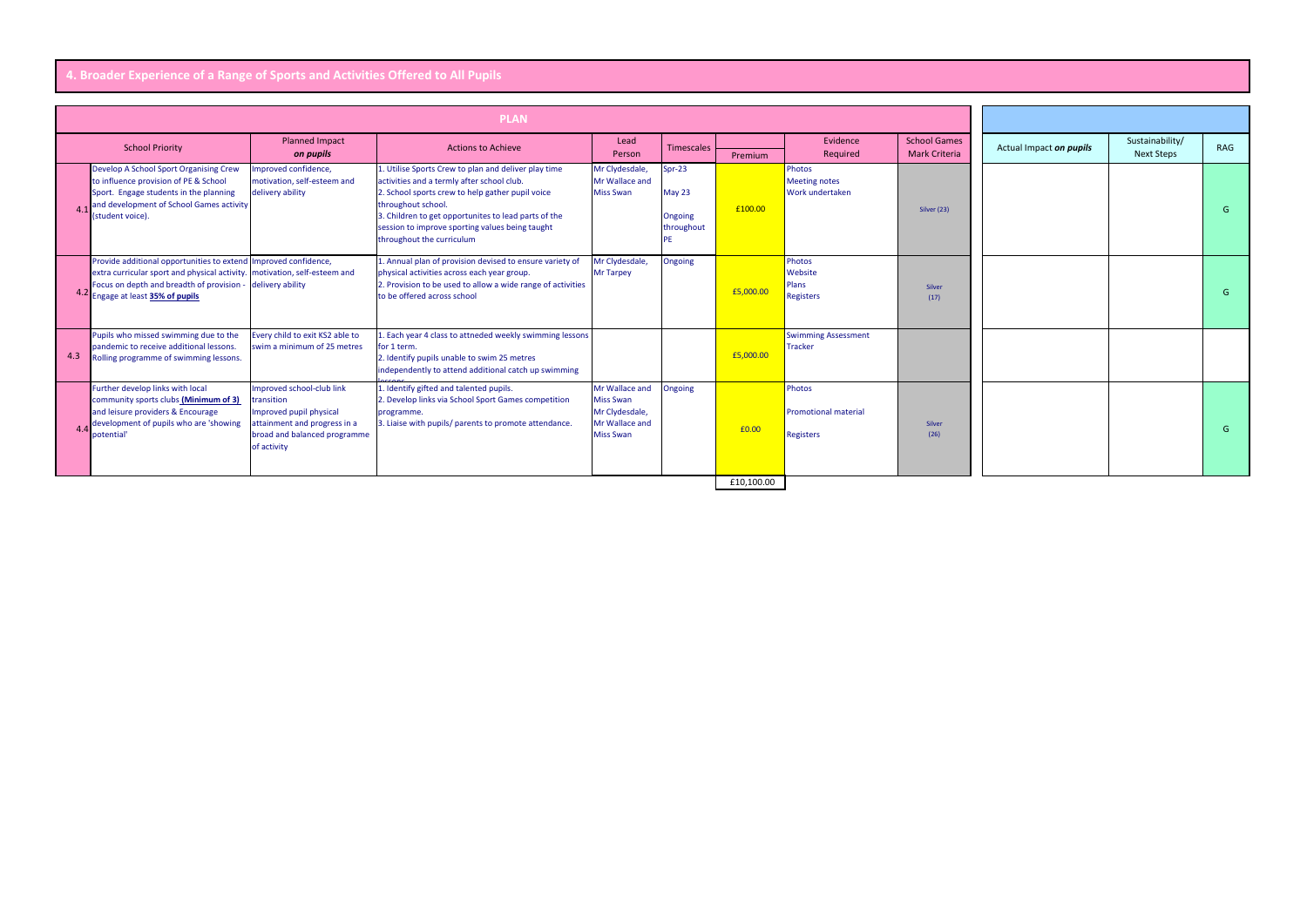|     | <b>PLAN</b>                                                               |                                                        |                                                                                                               |                                    |             |           |                                   |                         |         |                         |                   |     |
|-----|---------------------------------------------------------------------------|--------------------------------------------------------|---------------------------------------------------------------------------------------------------------------|------------------------------------|-------------|-----------|-----------------------------------|-------------------------|---------|-------------------------|-------------------|-----|
|     | <b>School Priority</b>                                                    | Planned Impact                                         | <b>Actions to Achieve</b>                                                                                     | Lead                               | Timescales  |           | Evidence                          | <b>School Games</b>     |         | Actual Impact on pupils | Sustainability/   | RAG |
|     |                                                                           | on pupils                                              |                                                                                                               | Person                             |             | Funding   | Required                          | <b>Mark Criteria</b>    | Funding |                         | <b>Next Steps</b> |     |
|     | Position 'personal challenge' as a key                                    | Develop competitive traits in                          | 1. New online assessment scheme to be introduced at the Mr Clydesdale,                                        |                                    | 01/09/2022  |           | Photos and recordings (PE         |                         |         |                         |                   |     |
|     | component of the school's PE and School<br>Sport provision                | relation to personal best and<br>develop determination | start and end of each topic.<br>2. Introduce active homework (linked to each topic)                           | Mr Wallace and<br><b>Miss Swan</b> | School year |           | staff ipads and tripods)          |                         |         |                         |                   |     |
| 5.1 |                                                                           |                                                        |                                                                                                               |                                    | 22/23       | £1,000.00 | Homework to be recorded on        | Pre-Requisite<br>(6)    |         |                         |                   | G   |
|     |                                                                           |                                                        |                                                                                                               |                                    |             |           | dojo in a portfolio termly        |                         |         |                         |                   |     |
|     |                                                                           |                                                        |                                                                                                               |                                    |             |           |                                   |                         |         |                         |                   |     |
|     | Use the School Games formats to provide Develop competitive traits,       |                                                        | 1. Ensure delivery of min 1 x Level 0 comp.                                                                   | Mr Clydesdale,                     | School year |           | <b>Entry forms</b>                |                         |         |                         |                   |     |
|     | the opportunity for both boys and girls to improve teamwork, instil pride |                                                        | 2. Ensure delivery of min 5 x Level 1 comps                                                                   | Mr Wallace and                     | 22/23       |           |                                   |                         |         |                         |                   |     |
|     | take part in age and stage appropriate                                    | and improve overall health &                           | 3. Ensure participation in min of 4 x Level 2 comps                                                           | <b>Miss Swan</b>                   |             |           | <b>Certificates &amp; results</b> |                         |         |                         |                   |     |
| 5.2 | level of competition - Level 0, 1 & 2 (inc.<br>opp for B teams)           | wellbeing                                              | 4. Ensure B participation on min of 1 x Level 2 comp.<br>5. House competition to be run throughout the school |                                    |             | £5,000.00 | Photographs                       | Silver<br>(198.20)      |         |                         |                   | G   |
|     |                                                                           |                                                        | year to contribute to school games award.                                                                     |                                    |             |           |                                   |                         |         |                         |                   |     |
|     |                                                                           |                                                        |                                                                                                               |                                    |             |           |                                   |                         |         |                         |                   |     |
|     | Have held or accessed a School Games                                      | Greater pride, emphasis and                            | 1. Register for Sunderland active creditation mark.                                                           | Mr Clydesdale,                     | $Jul-22$    |           | Registration                      |                         |         |                         |                   |     |
|     | Day that has a clear cultural component as understanding place on         |                                                        | 2. Run a school sports day to help promote skills and                                                         | Mr Wallace and                     |             |           |                                   |                         |         |                         |                   |     |
|     | a culmination of a year round competition participation/engagement        |                                                        | values taught over the last academic year.                                                                    | <b>Miss Swan</b>                   |             |           | Photographs                       |                         |         |                         |                   |     |
|     | programme.                                                                |                                                        | 3. Ensure cultural element is embedded in Sports Day.                                                         |                                    |             |           | Photographs                       |                         |         |                         |                   |     |
| 5.3 |                                                                           |                                                        |                                                                                                               |                                    |             | £0.00     | Pupil voice                       | Pre-Requisite<br>(78.8) |         |                         |                   | G   |
|     |                                                                           |                                                        |                                                                                                               |                                    |             |           | Equipment to be used from         |                         |         |                         |                   |     |
|     |                                                                           |                                                        |                                                                                                               |                                    |             |           | last year's budget and            |                         |         |                         |                   |     |
|     |                                                                           |                                                        |                                                                                                               |                                    |             |           | cancelled sports day              |                         |         |                         |                   |     |
|     | Have a calendar that demonstrates                                         | Development of gross motor                             | 1. Maintain 'non-exclusion' policy                                                                            | Mr Clydesdale,                     | Ongoing     |           | <b>Calendar detailing</b>         |                         |         |                         |                   |     |
|     | opportunities for all young people with                                   | skills                                                 | 2. Entry into a minimum of 2 Sports ability events                                                            | Mr Wallace and                     | Spring and  |           | opportunities available           |                         |         |                         |                   |     |
|     | 5.4 SEND and other targeted groups to                                     |                                                        |                                                                                                               | <b>Miss Swan</b>                   | Summer term | £0.00     |                                   | Pre-Requisite<br>(9)    |         |                         |                   | G   |
|     | participate in competitions and festivals.                                | Improved health & wellbeing                            |                                                                                                               |                                    | 22/23       |           |                                   |                         |         |                         |                   |     |
|     |                                                                           |                                                        |                                                                                                               |                                    |             | £6,000.00 |                                   |                         | #REF!   |                         |                   |     |

#### **5. Increased Participation in Competitive Sport**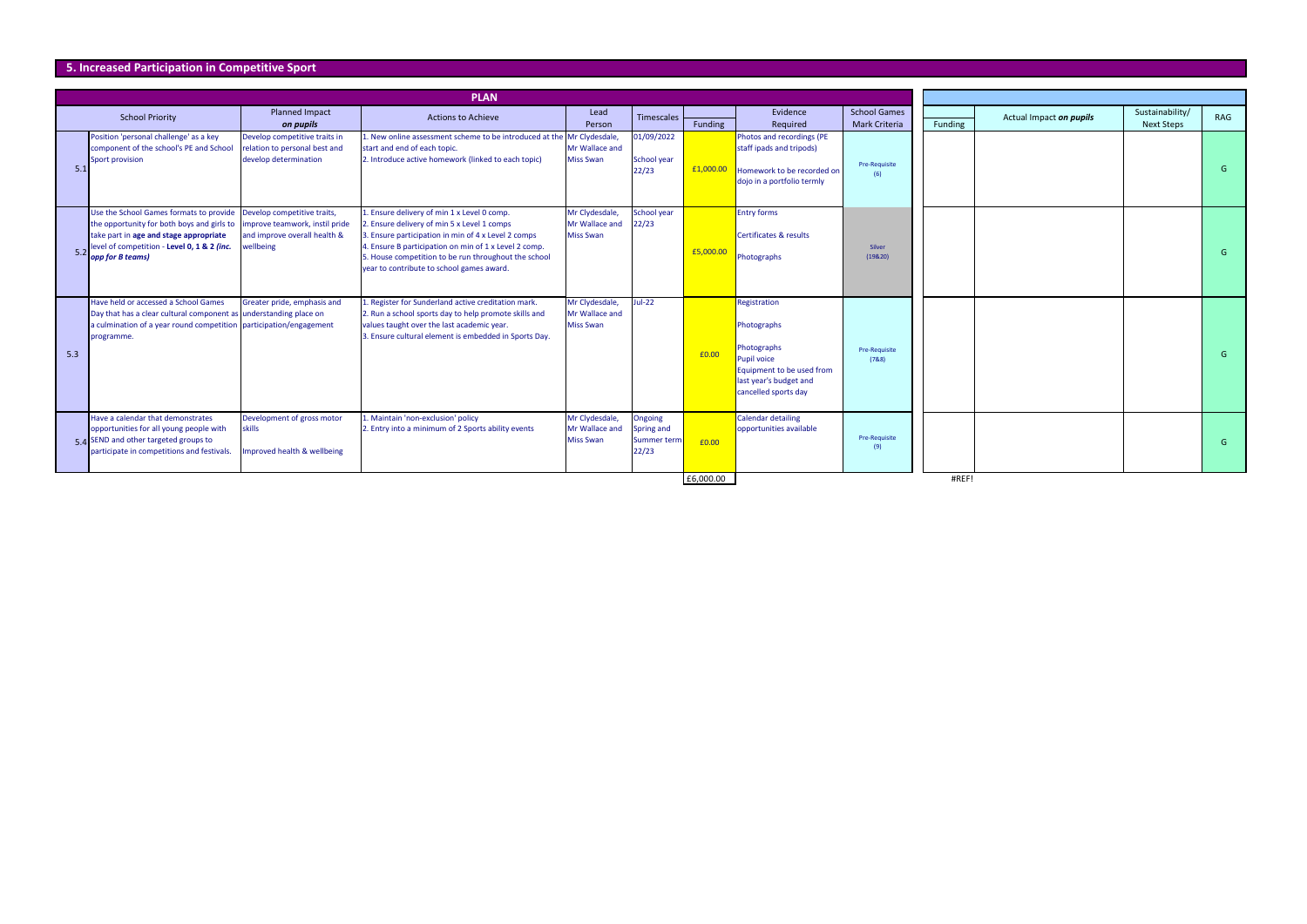|                | <b>BRONZE</b>                                                                                                                                                                                                                                                    |              | <b>SILVER</b>                                                                                                                                                                                                                                                                                                                         |                | <b>GOLD</b>                                                                                                                                                                                                                                                                                                                         |
|----------------|------------------------------------------------------------------------------------------------------------------------------------------------------------------------------------------------------------------------------------------------------------------|--------------|---------------------------------------------------------------------------------------------------------------------------------------------------------------------------------------------------------------------------------------------------------------------------------------------------------------------------------------|----------------|-------------------------------------------------------------------------------------------------------------------------------------------------------------------------------------------------------------------------------------------------------------------------------------------------------------------------------------|
| $\mathbf{1}$   | Have a system in place to track young people's<br>participation in the School Games<br>inclusive of physical activity.                                                                                                                                           | $\mathbf 1$  | Have a system in place to track young people's<br>participation in the School Games<br>inclusive of physical activity.                                                                                                                                                                                                                | $\mathbf 1$    | Have a system in place to track young people's<br>participation in the School Games<br>inclusive of physical activity.                                                                                                                                                                                                              |
| 2              | Have opportunities that attract less active young<br>people to participate in physical activity.                                                                                                                                                                 | $\mathbf{2}$ | Have opportunities that attract less active young<br>people to participate in physical activity.                                                                                                                                                                                                                                      |                | Have opportunities that attract less active young<br>2 people to participate in physical activity.                                                                                                                                                                                                                                  |
| з<br>4         | Have completed the Inclusive Health Check tool as<br>accessed on your school's dashboard on<br>www.vourschoolgames.com.<br>Have a member of staff who has actively engaged<br>with their School Games organiser (SGO) as part of<br>their Physical Activity CPD. | з<br>4       | Have completed the Inclusive Health Check tool as<br>accessed on your school's dashboard on<br>www.vourschoolgames.com.<br>Have a member of staff who has actively engaged<br>with their School Games organiser (SGO) as part of<br>their Physical Activity CPD.                                                                      | з<br>4         | Have completed the Inclusive Health Check tool as<br>accessed on your school's dashboard on<br>www.vourschoolgames.com.<br>Have a member of staff who has actively engaged<br>with their School Games organiser (SGO) as part of<br>their Physical Activity CPD.                                                                    |
| 5              | Primary Schools Only - Have registered on<br>www.activeschoolplanner.org.                                                                                                                                                                                        | 5            | Primary Schools Only - Have registered on<br>www.activeschoolplanner.org.                                                                                                                                                                                                                                                             | 5              | Primary Schools Only - Have registered on<br>www.activeschoolplanner.org.                                                                                                                                                                                                                                                           |
| 6              | Have positioned 'personal challenge' as a key<br>component of your School Games provision.                                                                                                                                                                       | 6            | Have positioned 'personal challenge' as a key<br>component of your School Games provision.                                                                                                                                                                                                                                            | 6              | Have positioned 'personal challenge' as a key<br>component of your School Games provision.                                                                                                                                                                                                                                          |
| $\overline{ }$ | Have held or accessed a School Games Day that has a<br>clear cultural component as a culmination of a year<br>round competition programme.                                                                                                                       |              | Have held or accessed a School Games Day that has a<br>7 clear cultural component as a culmination of a year<br>round competition programme.                                                                                                                                                                                          | $\overline{ }$ | Have held or accessed a School Games Day that has a<br>clear cultural component as a culmination of a year<br>round competition programme.                                                                                                                                                                                          |
| 8              | Registered a School Games Day date on your<br>dashboard on www.yourschoolgames.com.                                                                                                                                                                              | 8            | Registered a School Games Day date on your<br>dashboard on www.yourschoolgames.com.                                                                                                                                                                                                                                                   | 8              | Registered a School Games Day date on your<br>dashboard on www.yourschoolgames.com.                                                                                                                                                                                                                                                 |
| 9              | Have a calendar that demonstrates opportunities for<br>all young people with SEND and other targeted groups<br>particular to your school (for example BAME, Free<br>School Meals, LGBT, Inactive) to take part in<br>competitions and festivals.                 | 9            | Have a calendar that demonstrates opportunities for<br>all young people with SEND and other targeted groups<br>particular to your school (for example BAME, Free<br>School Meals, LGBT, Inactive) to take part in<br>competitions and festivals.                                                                                      | 9              | Have a calendar that demonstrates opportunities for<br>all young people with SEND and other targeted groups<br>particular to your school (for example BAME, Free<br>School Meals, LGBT, Inactive) to take part in<br>competitions and festivals.                                                                                    |
|                | Have a notice board and/or in house school digital<br>system that promotes School Games activity and uses<br>10 social media for the same purpose.                                                                                                               |              | Have a notice board and/or in house school digital<br>system that promotes School Games activity and uses<br>10 social media for the same purpose.                                                                                                                                                                                    |                | Have a notice board and/or in house school digital<br>system that promotes School Games activity and uses<br>10 social media for the same purpose.                                                                                                                                                                                  |
| 11             | Have maximised the School Games Values or your<br>School values to support the competition<br>and festival experience for all young people.                                                                                                                      | 11           | Have maximised the School Games Values or your<br>School values to support the competition<br>and festival experience for all young people.                                                                                                                                                                                           | 11             | Have maximised the School Games Values or your<br>School values to support the competition<br>and festival experience for all young people.                                                                                                                                                                                         |
| 12             | Plans in place to provide all students with two hours<br>of Physical Education, school sport and physical<br>activity per week inclusive of extra curriculum<br>provision - applicable to years 3-11 only.                                                       | 16           | Provide all students with two hours of Physical<br>Education, school sport and physical activity per week<br>(made up of curricular and extra urriculum activity) -<br>applicable to years 3 -11 only.                                                                                                                                | 27             | Provide all students with two hours of timetabled<br>Physical Education per week (within the curriculum<br>only) and have extra curriculum provision inclusive of<br>physical activity in addition to this - applicable to<br>years 3-11 only.                                                                                      |
|                | Engage at least 20% of pupils (5% for special<br>schools/PRUs) in extracurricular sporting and physical<br>13 activity every week – applicable to years 3-11 only                                                                                                |              | Engage at least 35% of pupils (10% for special<br>schools/PRUs) in extracurricular sporting and physical<br>17 activity every week - applicable to years 3-11 only.                                                                                                                                                                   |                | Engage at least 50% of pupils (20% for special<br>schools/PRUs) in extracurricular sporting and<br>28 $\vert$ physical activity every week – applicable to years 3 -11<br>only.                                                                                                                                                     |
| 14             | Use the School Games formats to provide the<br>opportunity for both boys and girls to take part in the<br>appropriate level of competition.                                                                                                                      |              | Over the course of the academic year, have targeted<br>provision for those least active young people in your<br>school and a minimum take up of at least 10% from<br>those identified as least active at the start of the the<br>18 academic year. This take up needs to be sustained<br>over a term - applicable to years 3-11 only. | 29             | Over the course of the academic year, have targeted<br>provision for those least active young<br>people in your school and a minimum take up of at<br>least 15% from those identifi ed as least<br>active at the start of the academic year. This take up<br>needs to be sustained over a term -<br>applicable to years 3 -11 only. |
|                | Engage at least 5% of students (2% for PRUs/FE<br>Colleges) in leading, managing and offi ciating<br>15 in School Games activity.                                                                                                                                |              | Use the School Games formats to provide the<br>opportunity for both boys and girls to take part in age<br>19 and stage appropriate level of ompetition.                                                                                                                                                                               | 30             | Use the School Games formats to provide the<br>opportunity for both boys and girls to take part in the<br>appropriate level of competition.                                                                                                                                                                                         |
|                |                                                                                                                                                                                                                                                                  |              | Use the School Games formats to provide the<br>opportunity through inter-school competition (Level<br>20 2) for both boys and girls to take part in B team<br>standard competition.                                                                                                                                                   | 31             | Use the School Games formats to provide the<br>opportunity through inter-school competition (Level<br>2) for both boys and girls to take part in B and C team<br>standard competition.                                                                                                                                              |
|                |                                                                                                                                                                                                                                                                  |              | Promote the School Games inclusive of physical<br>21 activity to parents and the local community at least<br>once every half term using newletters, website, social<br>media and local press.                                                                                                                                         | 32             | Promote the School Games inclusive of physical<br>activity to parents and the local community at least<br>once a fortnight using newsletters, website, social<br>media and local press.                                                                                                                                             |
|                |                                                                                                                                                                                                                                                                  | 22           | Engage a representative group of students within and<br>beyond the curriculum in leading,<br>managing and offi ciating in School Games activity.<br>(10% for schools/special schools and 4% for FE/PRUs).                                                                                                                             | 33             | Every young person is provided the opportunity to<br>learn to lead through curriculum PE as part of the<br>lesson structure.                                                                                                                                                                                                        |
|                |                                                                                                                                                                                                                                                                  | 23           | Engage students in the planning and development of<br>School Games activity through student voice.                                                                                                                                                                                                                                    |                | Engage a representative group of students in leading,<br>managing and offi ciating in School Games activity.<br>34 (15% for schools/special schools and 6% for FE/PRUs).                                                                                                                                                            |
|                |                                                                                                                                                                                                                                                                  |              | Primary Only - Have completed the self review tool on<br>24 www.activeschoolplanner.org.                                                                                                                                                                                                                                              |                | Have a School Sport Organising Committee or Crew in<br>35 place that infl uences provision.                                                                                                                                                                                                                                         |
|                |                                                                                                                                                                                                                                                                  |              | Utlise sports coaches to support school sport and<br>physical activity that compliments your School Games<br>25 Organisers (SGO) School Games provision.                                                                                                                                                                              |                | Utilise sports coaches, volunteers or other providers<br>to support school sport and physical activity delivery<br>36 that complements your School Games Organiser's<br>(SGO) provision.                                                                                                                                            |
|                |                                                                                                                                                                                                                                                                  |              | Have active links with at least three local community<br>and pathways sport/physical activity and leisure<br>providers e.g. sport clubs, leisure centres, youth<br>centres etc (one for special schools/N/A for PRUs)                                                                                                                 |                | Primary Only - have completed the self review tool on<br>www.activeschoolplanner.org and can demonstrate<br>some of the principles of an active school.                                                                                                                                                                             |

**26**

| where the link is a signposting function<br>(posters/assemblies etc) including one where the<br>relationship is about the provider delivering taster<br>sessions on site or the school/educational including<br>one (N/A Special Schools/PRUs) where institute is a<br>partner host site for the activity and young people are<br>actively engaged to attend. Simply letting your facility<br>to a club does not constitute a link. | 37 |                                                                                                                                                                                                                                                                                                                                                                                                                                                                                                                                                                                                                                                    |
|-------------------------------------------------------------------------------------------------------------------------------------------------------------------------------------------------------------------------------------------------------------------------------------------------------------------------------------------------------------------------------------------------------------------------------------|----|----------------------------------------------------------------------------------------------------------------------------------------------------------------------------------------------------------------------------------------------------------------------------------------------------------------------------------------------------------------------------------------------------------------------------------------------------------------------------------------------------------------------------------------------------------------------------------------------------------------------------------------------------|
|                                                                                                                                                                                                                                                                                                                                                                                                                                     | 38 | Have active links with at least fi ve local community<br>and pathways sport/physical activity and leisure<br>providers e.g. sport clubs, leisure centres, youth<br>centres etc (two for special schools/N/A for PRUs)<br>where the link is<br>a signposting function (posters/assemblies etc)<br>including of two (N/A Special Schools and PRUs) where<br>the relationship is about the provider delivering taster<br>sessions on site or the school/educational institute is a<br>partner<br>host site for the activity and young people are actively<br>engaged to attend. Simply letting your facility to a<br>club does not constitute a link. |
|                                                                                                                                                                                                                                                                                                                                                                                                                                     | 39 | Train and engage wider school staff in the delivery of<br>school sport and physical activity.                                                                                                                                                                                                                                                                                                                                                                                                                                                                                                                                                      |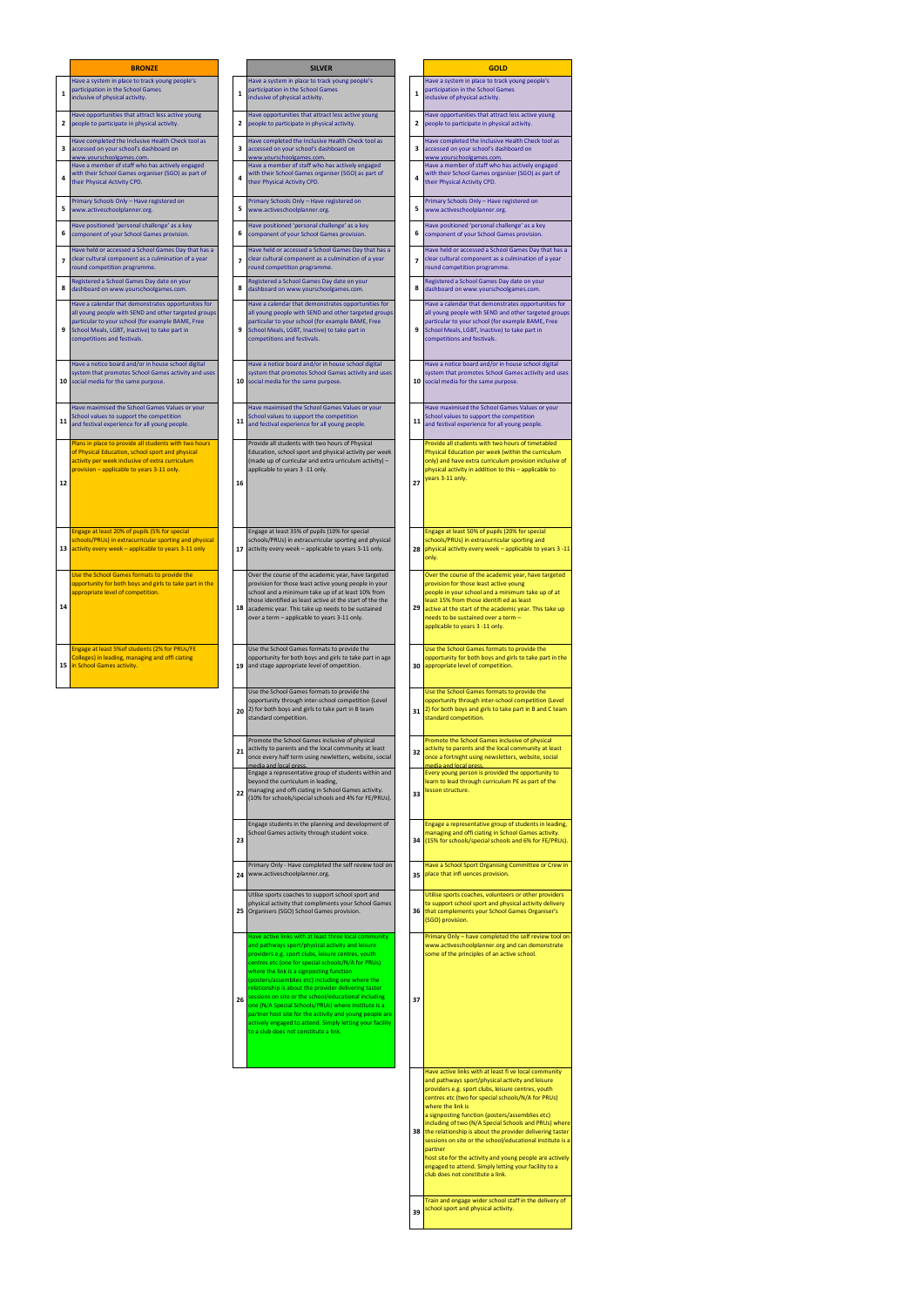| <b>BACKGROUND</b>   | <b>BRONZE</b>                                                                                                                                                                                                                         |
|---------------------|---------------------------------------------------------------------------------------------------------------------------------------------------------------------------------------------------------------------------------------|
| $\mathbf{1}$        | Have a system in place to track young people's<br>participation in the School Games<br>inclusive of physical activity.                                                                                                                |
| $\overline{2}$<br>R | Have opportunities that attract less active young<br>people to participate in physical activity.                                                                                                                                      |
|                     | Have completed the Inclusive Health Check tool<br>as accessed on your school's dashboard on<br>www.yourschoolgames.com.                                                                                                               |
| 3<br>A              | Have a member of staff who has actively                                                                                                                                                                                               |
| 4<br>G              | engaged with their School Games organiser<br>(SGO) as part of their Physical Activity CPD.                                                                                                                                            |
| 5                   | Primary Schools Only - Have registered on<br>www.activeschoolplanner.org.                                                                                                                                                             |
| 6                   | Have positioned 'personal challenge' as a key<br>component of your School Games provision.                                                                                                                                            |
|                     | Have held or accessed a School Games Day that<br>has a clear cultural component as a culmination<br>7 of a year round competition programme.                                                                                          |
| 8                   | Registered a School Games Day date on your<br>dashboard on www.yourschoolgames.com.                                                                                                                                                   |
|                     | Have a calendar that demonstrates opportunities<br>for all young people with SEND and other<br>targeted groups particular to your school (for<br>example BAME, Free School Meals, LGBT,<br>Inactive) to take part in competitions and |
|                     | q festivals.<br>Have a notice board and/or in house school<br>digital system that promotes School Games                                                                                                                               |
| 10                  | activity and uses social media for the same<br>purpose.                                                                                                                                                                               |
| 11                  | Have maximised the School Games Values or<br>your School values to support the competition<br>and festival experience for all young people.                                                                                           |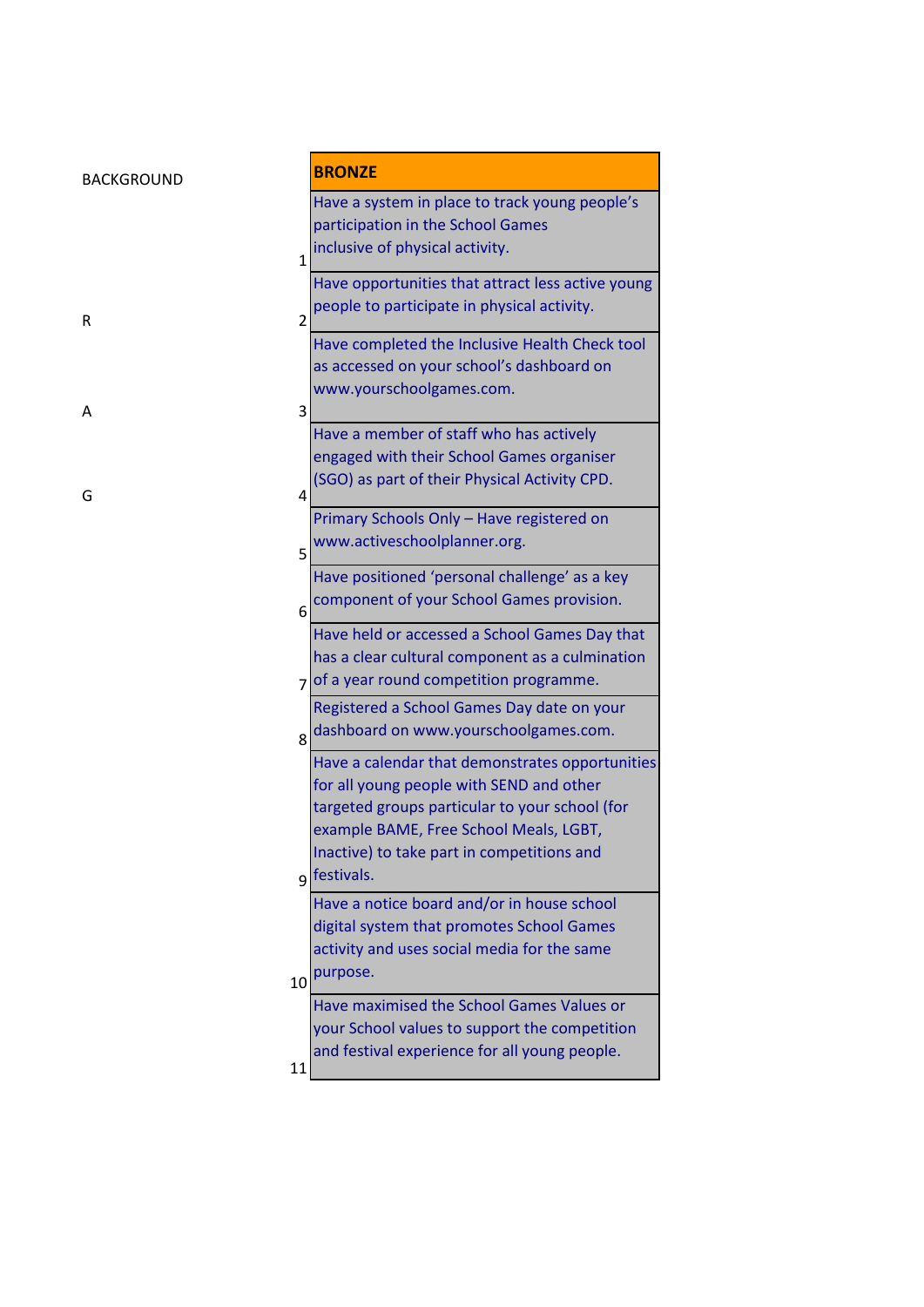Plans in place to provide all students with two hours of Physical Education, school sport and physical activity per week inclusive of extra curriculum provision – applicable to years 3-11 only.

Engage at least 20% of pupils (5% for special schools/PRUs) in extracurricular sporting and physical activity every week – applicable to years  $3-11$  only

Use the School Games formats to provide the opportunity for both boys and girls to take part in the appropriate level of competition.

Engage at least 5%of students (2% for PRUs/FE Colleges) in leading, managing and offi ciating in School Games activity.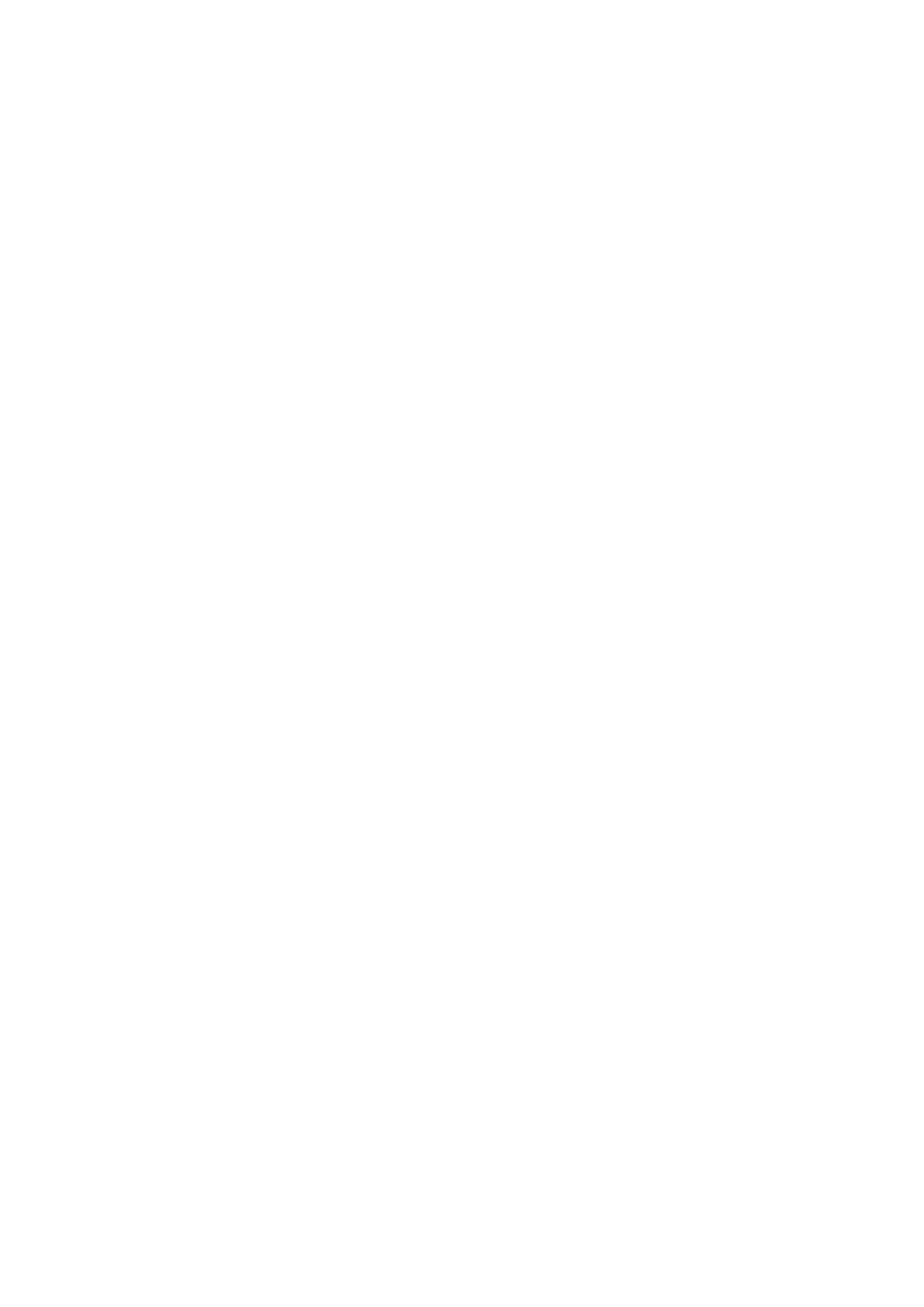| <b>SILVER</b>                                                                                                                                                                                    | <b>GOLD</b>                                                                                                                                                                                                                                                                                         |
|--------------------------------------------------------------------------------------------------------------------------------------------------------------------------------------------------|-----------------------------------------------------------------------------------------------------------------------------------------------------------------------------------------------------------------------------------------------------------------------------------------------------|
| Have a system in place to track young people's                                                                                                                                                   | Have a system in place to track young people's                                                                                                                                                                                                                                                      |
| participation in the School Games                                                                                                                                                                | participation in the School Games                                                                                                                                                                                                                                                                   |
| inclusive of physical activity.                                                                                                                                                                  | inclusive of physical activity.                                                                                                                                                                                                                                                                     |
| Have opportunities that attract less active young                                                                                                                                                | Have opportunities that attract less active young                                                                                                                                                                                                                                                   |
| people to participate in physical activity.                                                                                                                                                      | people to participate in physical activity.                                                                                                                                                                                                                                                         |
| Have completed the Inclusive Health Check tool                                                                                                                                                   | Have completed the Inclusive Health Check tool                                                                                                                                                                                                                                                      |
| as accessed on your school's dashboard on                                                                                                                                                        | as accessed on your school's dashboard on                                                                                                                                                                                                                                                           |
| www.yourschoolgames.com.                                                                                                                                                                         | www.yourschoolgames.com.                                                                                                                                                                                                                                                                            |
| Have a member of staff who has actively                                                                                                                                                          | Have a member of staff who has actively                                                                                                                                                                                                                                                             |
| engaged with their School Games organiser                                                                                                                                                        | engaged with their School Games organiser                                                                                                                                                                                                                                                           |
| (SGO) as part of their Physical Activity CPD.                                                                                                                                                    | (SGO) as part of their Physical Activity CPD.                                                                                                                                                                                                                                                       |
| Primary Schools Only - Have registered on                                                                                                                                                        | Primary Schools Only - Have registered on                                                                                                                                                                                                                                                           |
| www.activeschoolplanner.org.                                                                                                                                                                     | www.activeschoolplanner.org.                                                                                                                                                                                                                                                                        |
| Have positioned 'personal challenge' as a key                                                                                                                                                    | Have positioned 'personal challenge' as a key                                                                                                                                                                                                                                                       |
| component of your School Games provision.                                                                                                                                                        | component of your School Games provision.                                                                                                                                                                                                                                                           |
| Have held or accessed a School Games Day that                                                                                                                                                    | Have held or accessed a School Games Day that                                                                                                                                                                                                                                                       |
| has a clear cultural component as a culmination                                                                                                                                                  | has a clear cultural component as a culmination                                                                                                                                                                                                                                                     |
| of a year round competition programme.                                                                                                                                                           | of a year round competition programme.                                                                                                                                                                                                                                                              |
| Registered a School Games Day date on your                                                                                                                                                       | Registered a School Games Day date on your                                                                                                                                                                                                                                                          |
| dashboard on www.yourschoolgames.com.                                                                                                                                                            | dashboard on www.yourschoolgames.com.                                                                                                                                                                                                                                                               |
| for all young people with SEND and other<br>targeted groups particular to your school (for<br>example BAME, Free School Meals, LGBT,<br>Inactive) to take part in competitions and<br>festivals. | Have a calendar that demonstrates opportunities Have a calendar that demonstrates opportunities<br>for all young people with SEND and other<br>targeted groups particular to your school (for<br>example BAME, Free School Meals, LGBT,<br>Inactive) to take part in competitions and<br>festivals. |
| Have a notice board and/or in house school                                                                                                                                                       | Have a notice board and/or in house school                                                                                                                                                                                                                                                          |
| digital system that promotes School Games                                                                                                                                                        | digital system that promotes School Games                                                                                                                                                                                                                                                           |
| activity and uses social media for the same                                                                                                                                                      | activity and uses social media for the same                                                                                                                                                                                                                                                         |
| purpose.                                                                                                                                                                                         | purpose.                                                                                                                                                                                                                                                                                            |
| Have maximised the School Games Values or                                                                                                                                                        | Have maximised the School Games Values or                                                                                                                                                                                                                                                           |
| your School values to support the competition                                                                                                                                                    | your School values to support the competition                                                                                                                                                                                                                                                       |
| and festival experience for all young people.                                                                                                                                                    | and festival experience for all young people.                                                                                                                                                                                                                                                       |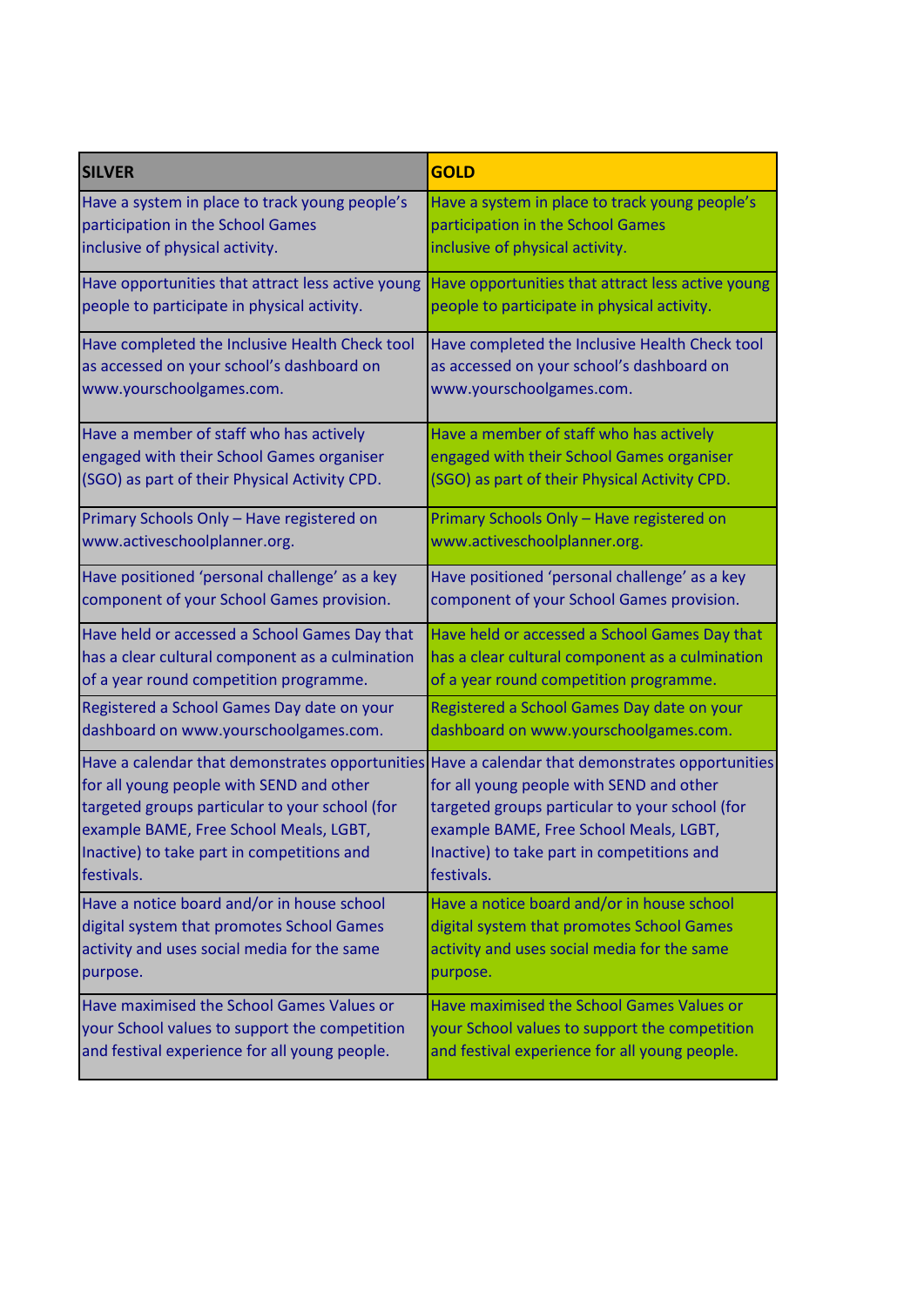| Provide all students with two hours of Physical<br>Education, school sport and physical activity per<br>week (made up of curricular and extra urriculum<br>activity) - applicable to years 3 -11 only.       | Provide all students with two hours of<br>timetabled Physical Education per week (within<br>the curriculum only) and have extra curriculum<br>provision inclusive of physical activity in addition<br>to this - applicable to years 3-11 only. |
|--------------------------------------------------------------------------------------------------------------------------------------------------------------------------------------------------------------|------------------------------------------------------------------------------------------------------------------------------------------------------------------------------------------------------------------------------------------------|
| Engage at least 35% of pupils (10% for special                                                                                                                                                               | Engage at least 50% of pupils (20% for special                                                                                                                                                                                                 |
| schools/PRUs) in extracurricular sporting and                                                                                                                                                                | schools/PRUs) in extracurricular sporting and                                                                                                                                                                                                  |
| physical activity every week - applicable to years                                                                                                                                                           | physical activity every week - applicable to years                                                                                                                                                                                             |
| 3-11 only.                                                                                                                                                                                                   | 3 -11 only.                                                                                                                                                                                                                                    |
| Over the course of the academic year, have                                                                                                                                                                   | Over the course of the academic year, have                                                                                                                                                                                                     |
| targeted provision for those least active young                                                                                                                                                              | targeted provision for those least active young                                                                                                                                                                                                |
| people in your school and a minimum take up of                                                                                                                                                               | people in your school and a minimum take up of                                                                                                                                                                                                 |
| at least 10% from those identified as least active                                                                                                                                                           | at least 15% from those identifi ed as least                                                                                                                                                                                                   |
| at the start of the the academic year. This take                                                                                                                                                             | active at the start of the academic year. This take                                                                                                                                                                                            |
| up needs to be sustained over a term -                                                                                                                                                                       | up needs to be sustained over a term -                                                                                                                                                                                                         |
| applicable to years 3-11 only.                                                                                                                                                                               | applicable to years 3 -11 only.                                                                                                                                                                                                                |
| Use the School Games formats to provide the                                                                                                                                                                  | Use the School Games formats to provide the                                                                                                                                                                                                    |
| opportunity for both boys and girls to take part                                                                                                                                                             | opportunity for both boys and girls to take part                                                                                                                                                                                               |
| in age and stage appropriate level of ompetition.                                                                                                                                                            | in the appropriate level of competition.                                                                                                                                                                                                       |
| Use the School Games formats to provide the                                                                                                                                                                  | Use the School Games formats to provide the                                                                                                                                                                                                    |
| opportunity through inter-school competition                                                                                                                                                                 | opportunity through inter-school competition                                                                                                                                                                                                   |
| (Level 2) for both boys and girls to take part in B                                                                                                                                                          | (Level 2) for both boys and girls to take part in B                                                                                                                                                                                            |
| team standard competition.                                                                                                                                                                                   | and C team standard competition.                                                                                                                                                                                                               |
| Promote the School Games inclusive of physical                                                                                                                                                               | Promote the School Games inclusive of physical                                                                                                                                                                                                 |
| activity to parents and the local community at                                                                                                                                                               | activity to parents and the local community at                                                                                                                                                                                                 |
| least once every half term using newletters,                                                                                                                                                                 | least once a fortnight using newsletters, website,                                                                                                                                                                                             |
| website, social media and local press.                                                                                                                                                                       | social media and local press.                                                                                                                                                                                                                  |
| Engage a representative group of students<br>within and beyond the curriculum in leading,<br>managing and offi ciating in School Games<br>activity. (10% for schools/special schools and 4%<br>for FE/PRUs). | Every young person is provided the opportunity<br>to learn to lead through curriculum PE as part of<br>the lesson structure.                                                                                                                   |
| Engage students in the planning and<br>development of School Games activity through<br>student voice.                                                                                                        | Engage a representative group of students in<br>leading, managing and offi ciating in School<br>Games activity. (15% for schools/special schools<br>and 6% for FE/PRUs).                                                                       |
| Primary Only - Have completed the self review                                                                                                                                                                | Have a School Sport Organising Committee or                                                                                                                                                                                                    |
| tool on www.activeschoolplanner.org.                                                                                                                                                                         | Crew in place that infl uences provision.                                                                                                                                                                                                      |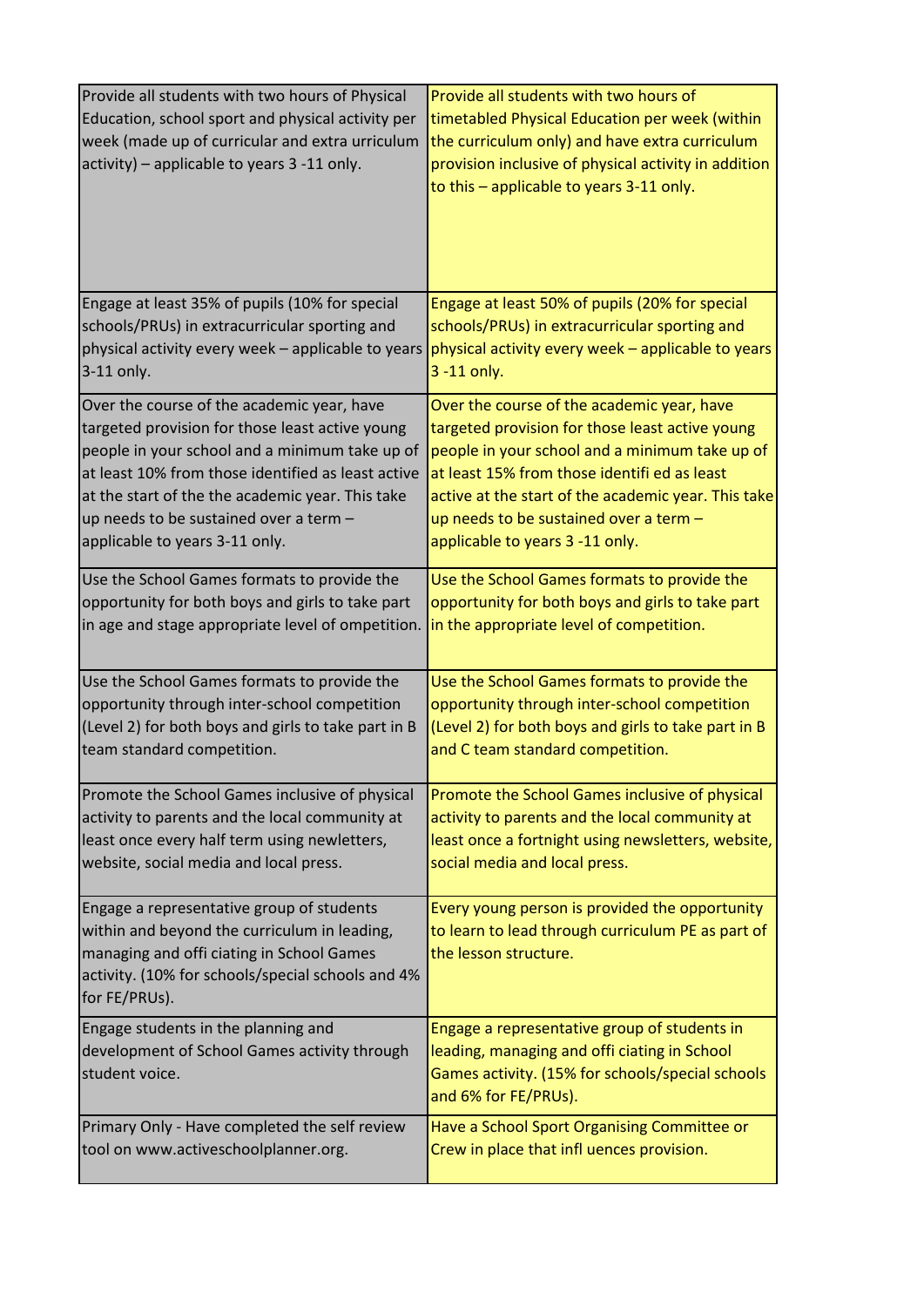| Utlise sports coaches to support school sport                                                                                                                                                                                                                                                                                                                                                                                                                                                                                                                                                                                                                   | Utilise sports coaches, volunteers or other                                                                                                                                                                                                                                                                                                                                                                                                                                                                                                                                                                                                                                                                                                         |  |  |
|-----------------------------------------------------------------------------------------------------------------------------------------------------------------------------------------------------------------------------------------------------------------------------------------------------------------------------------------------------------------------------------------------------------------------------------------------------------------------------------------------------------------------------------------------------------------------------------------------------------------------------------------------------------------|-----------------------------------------------------------------------------------------------------------------------------------------------------------------------------------------------------------------------------------------------------------------------------------------------------------------------------------------------------------------------------------------------------------------------------------------------------------------------------------------------------------------------------------------------------------------------------------------------------------------------------------------------------------------------------------------------------------------------------------------------------|--|--|
| and physical activity that compliments your                                                                                                                                                                                                                                                                                                                                                                                                                                                                                                                                                                                                                     | providers to support school sport and physical                                                                                                                                                                                                                                                                                                                                                                                                                                                                                                                                                                                                                                                                                                      |  |  |
| School Games Organisers (SGO) School Games                                                                                                                                                                                                                                                                                                                                                                                                                                                                                                                                                                                                                      | activity delivery that complements your School                                                                                                                                                                                                                                                                                                                                                                                                                                                                                                                                                                                                                                                                                                      |  |  |
| provision.                                                                                                                                                                                                                                                                                                                                                                                                                                                                                                                                                                                                                                                      | Games Organiser's (SGO) provision.                                                                                                                                                                                                                                                                                                                                                                                                                                                                                                                                                                                                                                                                                                                  |  |  |
| Have active links with at least three local<br>community and pathways sport/physical activity<br>and leisure providers e.g. sport clubs, leisure<br>centres, youth centres etc (one for special<br>schools/N/A for PRUs) where the link is a<br>signposting function (posters/assemblies etc)<br>including one where the relationship is about the<br>provider delivering taster sessions on site or the<br>school/educational including one (N/A Special<br>Schools/PRUs) where institute is a partner host<br>site for the activity and young people are actively<br>engaged to attend. Simply letting your facility to<br>a club does not constitute a link. | Primary Only - have completed the self review<br>tool on www.activeschoolplanner.org and can<br>demonstrate some of the principles of an active<br>school.                                                                                                                                                                                                                                                                                                                                                                                                                                                                                                                                                                                          |  |  |
|                                                                                                                                                                                                                                                                                                                                                                                                                                                                                                                                                                                                                                                                 | Have active links with at least fi ve local<br>community and pathways sport/physical activity<br>and leisure providers e.g. sport clubs, leisure<br>centres, youth centres etc (two for special<br>schools/N/A for PRUs) where the link is<br>a signposting function (posters/assemblies etc)<br>including of two (N/A Special Schools and PRUs)<br>where the relationship is about the provider<br>delivering taster sessions on site or the<br>school/educational institute is a partner<br>host site for the activity and young people are<br>actively engaged to attend. Simply letting your<br>facility to a club does not constitute a link.<br>Train and engage wider school staff in the<br>delivery of school sport and physical activity. |  |  |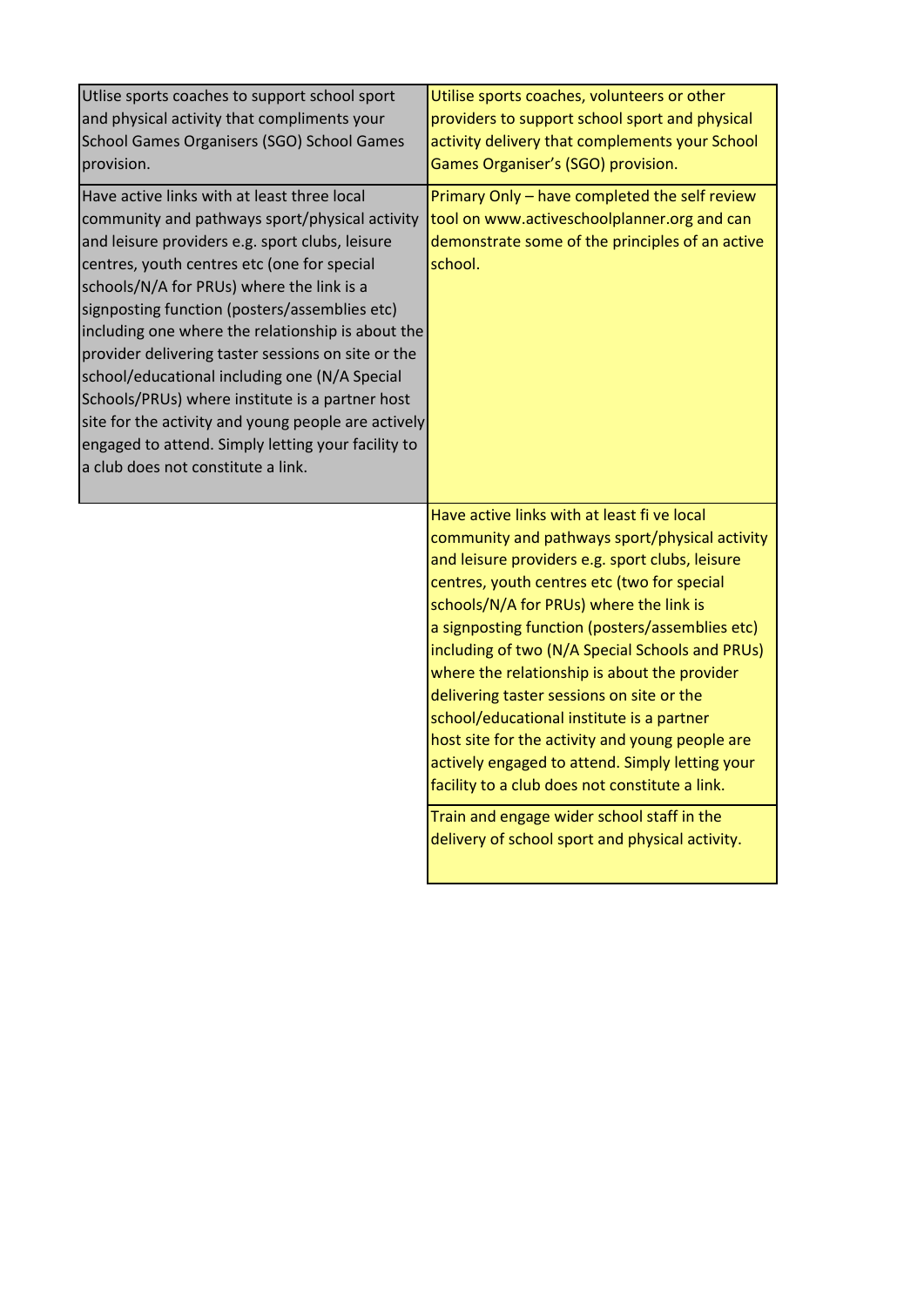| <b>Outstanding School Priorities</b> |  |  |
|--------------------------------------|--|--|
|                                      |  |  |

Staff to use registration forms for all activities

PE coordinator to complete

 $Jul-20$ 

 $Jul-20$ 

Registers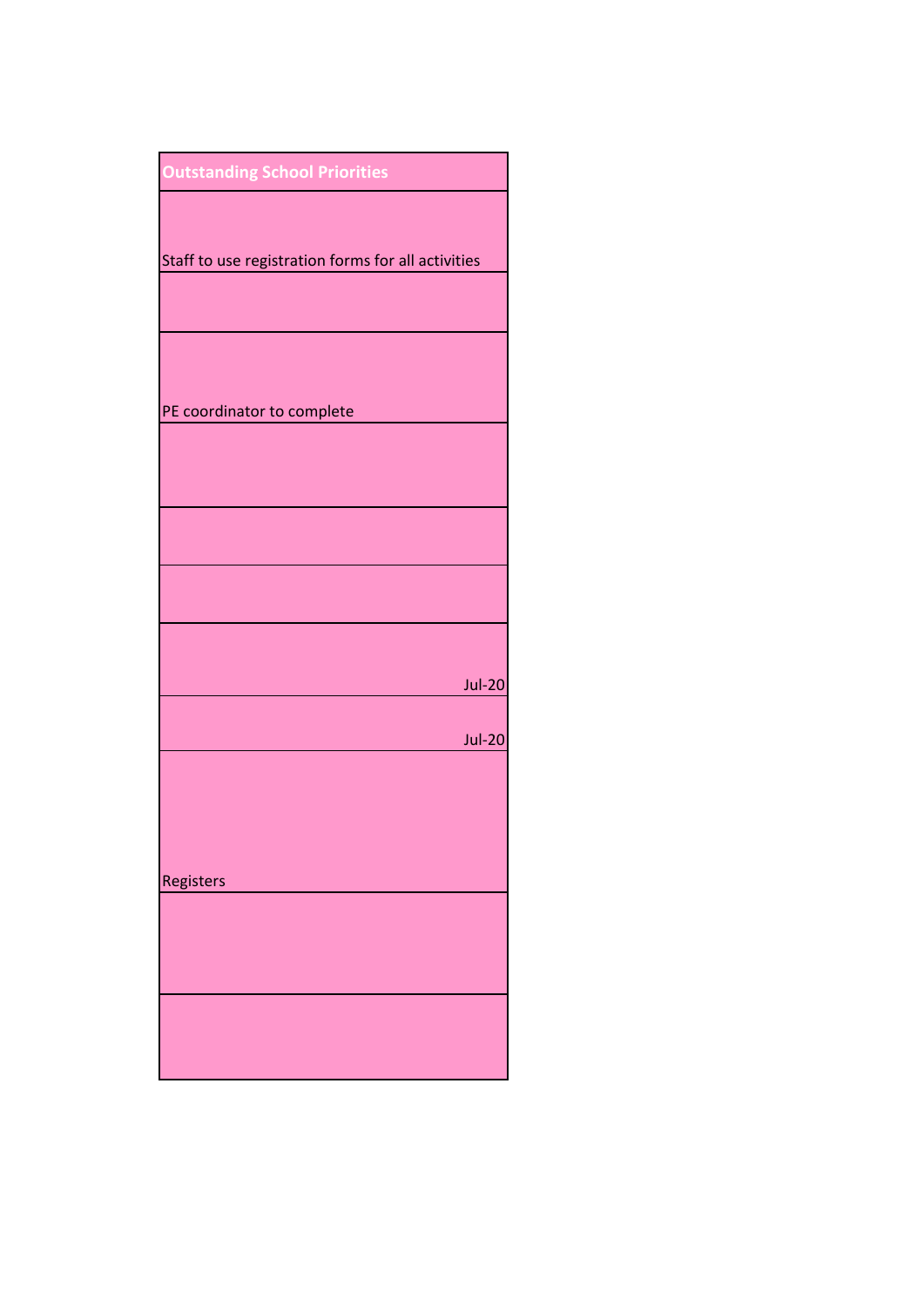